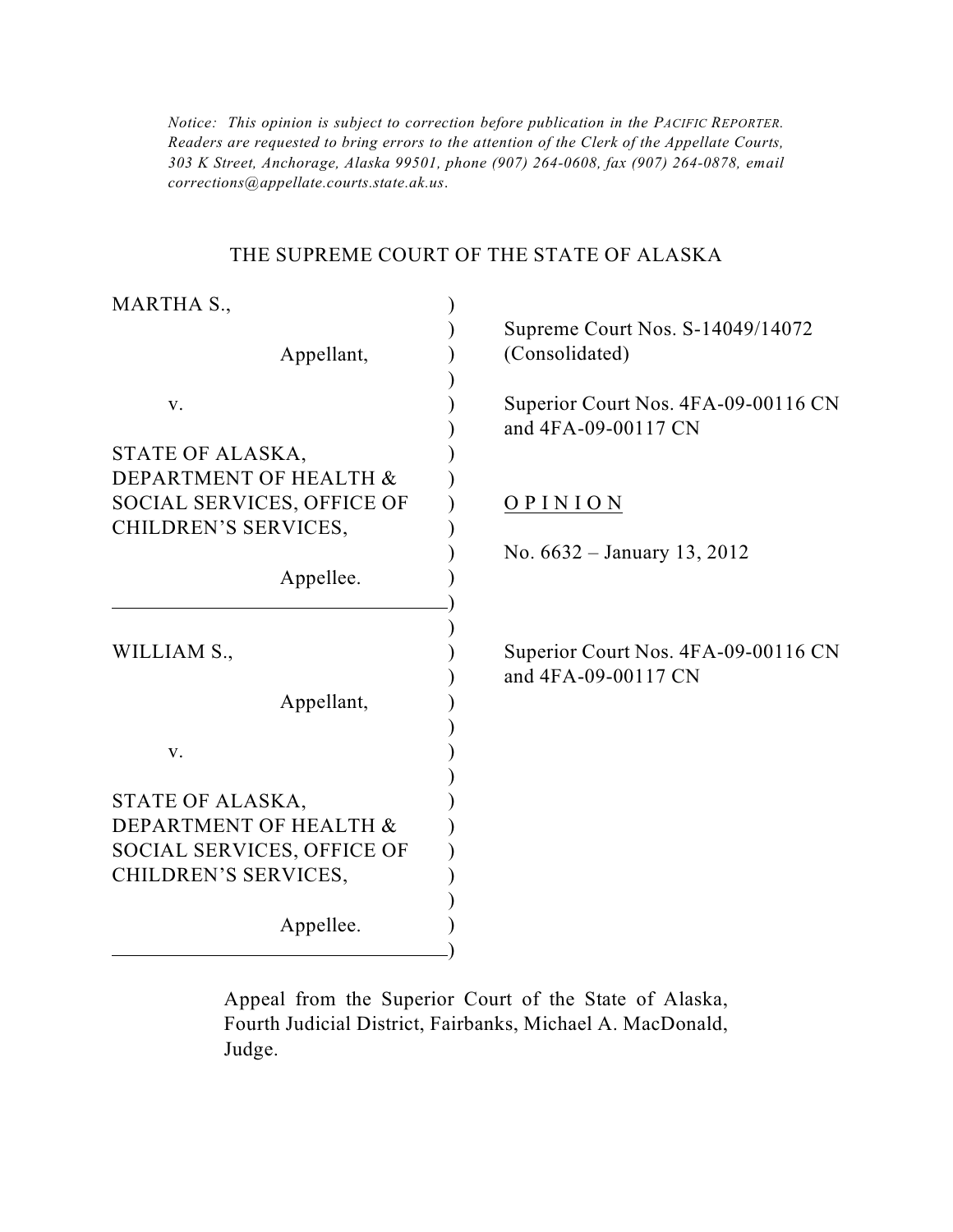Anchorage, for Appellant M.S. Dianne Olsen, Law Office of Appearances: Christi A. Pavia, Pavia Law Office LLC, Dianne Olsen, Anchorage, for Appellant W.S. Laura Fox, Assistant Attorney General, Anchorage, and John J. Burns, Attorney General, Juneau, for Appellee State of Alaska.

Before: Carpeneti, Chief Justice, Fabe, Winfree, Christen, and Stowers, Justices.

FABE, Justice.

# **I. INTRODUCTION**

 superior court's order adjudicating their two youngest children as children in need of aid Martha and William argue that the superior court abused its discretion in making various evidentiary rulings and contend that it was clearly erroneous for the superior court to find adjudicate the children as in need of aid and to keep them in the custody of OCS for a Martha and William are the parents of six children. They appeal the and placing the children in the custody of the Office of Children's Services (OCS). that the children were in need of aid and that continued custody by the parents would be contrary to the children's best interests. We affirm the superior court's decision to period not to exceed 18 months.

## **II. FACTS AND PROCEEDINGS**

# **A. Facts Leading To OCS Custody Of Andy And Allie**

Martha and William are the parents of Andy and Allie.<sup>1</sup> Andy is twelve years old and Allie is eight. Both Andy and Allie are Indian children within the meaning

<sup>&</sup>lt;sup>1</sup> We use pseudonyms to protect the parties' privacy.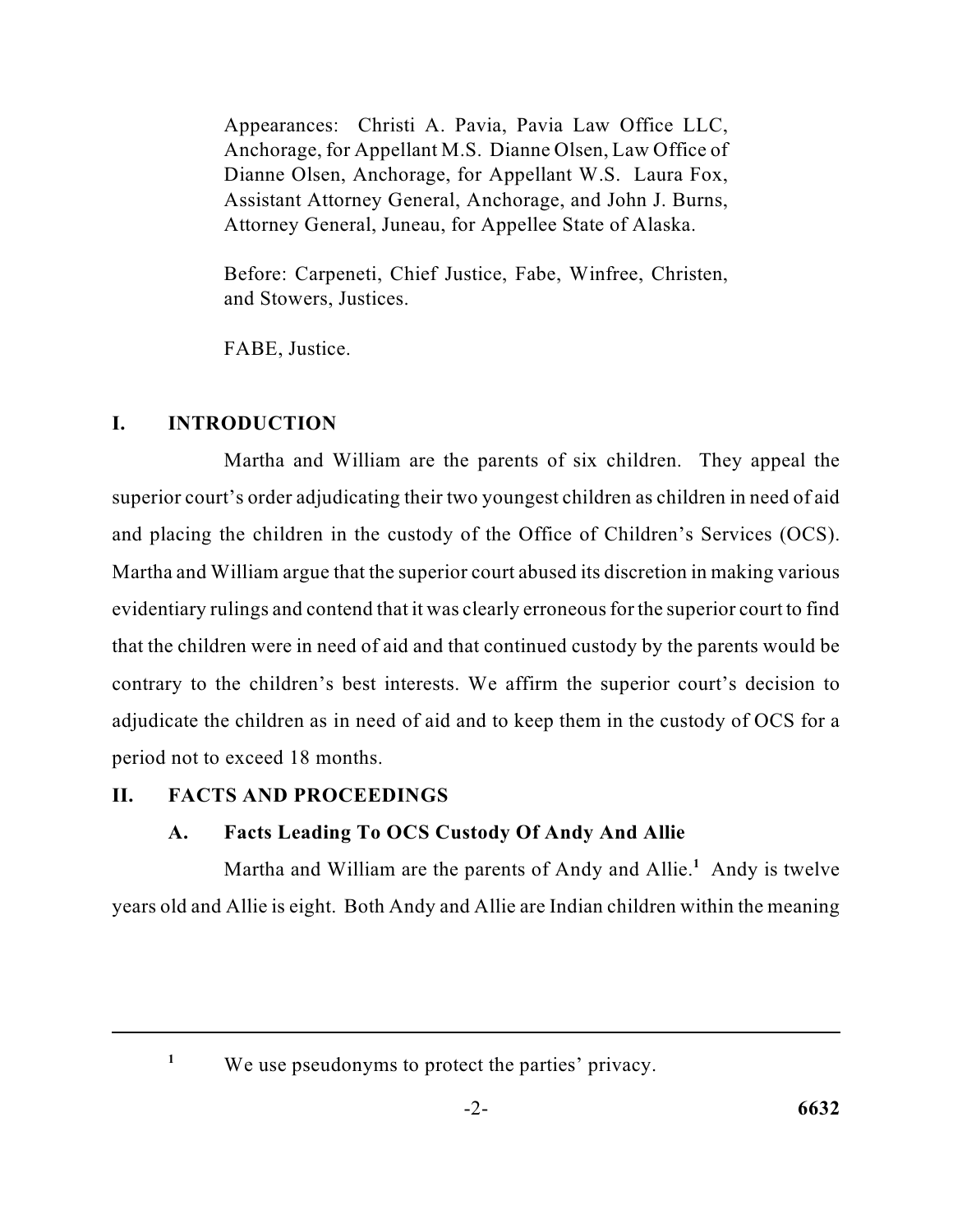of the Indian Child Welfare Act (ICWA).<sup>2</sup> Martha and William also have four older children: Rachel, Willie, Aaron, and Charlie. At the time this case was initiated in October 2009, Martha and William had briefly separated, but they have since reconciled. The family resides in Fairbanks.

 The family has a long history with OCS. The first report of harm regarding the family occurred in 1991 when the eldest child was only a toddler. Since then, OCS adjudicated as children in need of aid. The superior court found that Rachel was a child in need of aid under AS 47.10.011(8) (mental injury as a result of conduct by or conditions created by the parent) because of William's verbal abuse. It found that Willie was a child in need of aid under AS 47.10.011(6) (substantial physical harm as a result of conduct by or conditions created by the parent) as a result of William beating Willie has received numerous reports of domestic violence, sexual abuse, and physical abuse, some of which have been substantiated. In February 2005 Rachel and Willie were after Willie was charged with burglary. But the superior court ultimately determined that Rachel and Willie could remain in their parents' home.

 pregnant at age 16 and now has three children who are in OCS custody. In 2004 the assault, one against another child and one against William. According to his elementary All four older children have a history of serious problems. Rachel became Division of Juvenile Justice (DJJ) filed a petition to adjudicate Willie as a juvenile delinquent after he was accused of sexually assaulting two mentally disabled boys at the Boys and Girls Club, and Willie received one year of probation. In 2008 Aaron was also adjudicated a delinquent minor after admitting two separate allegations of fourth degree

 mother with the Native Village of Fort Yukon, also known as the Gwichyaa Zhee *See* 25 U.S.C. § 1903(4) (2006). The children are affiliated through their Gwich'in Tribe. The tribe intervened on November 30, 2009. **2**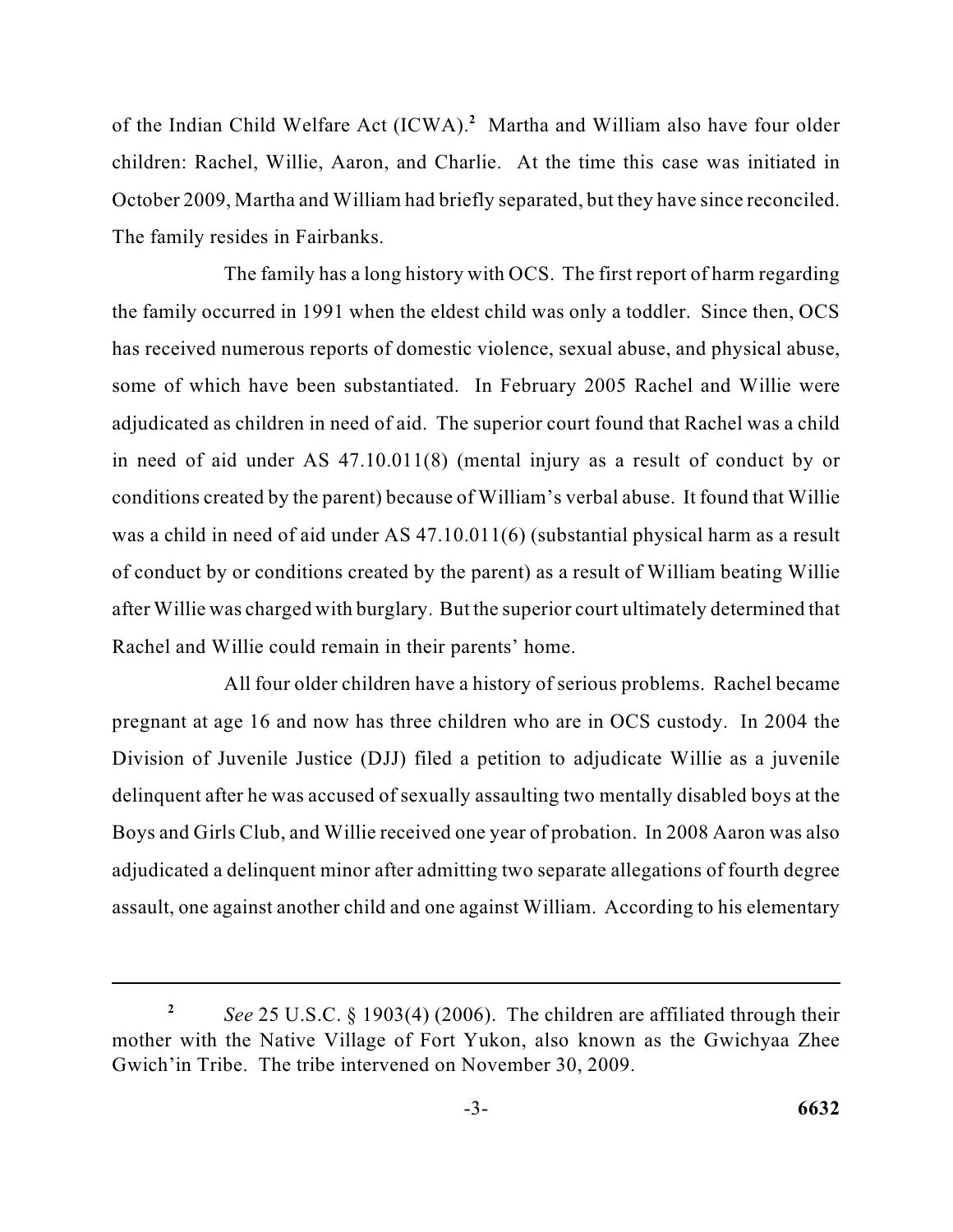school principal, Charlie had the least difficulty of the four older children, but he was suspended from school at least once.

 feels "defiant" toward OCS and that he and Martha have instructed their children not to talk to OCS about the family. In an August 2005 abuse history evaluation at the LEAP with OCS "for the past 14 years" and admitted that he had threatened to shoot OCS caseworkers who came to his home. There are numerous reports of William cursing at William admits that as a result of his contact with OCS, he distrusts and Alternatives to Violence Programs in Fairbanks, William stated that he had been at "war" and threatening violence against OCS staff, often in front of his children.

 Andy began experiencing behavioral difficulties at school as early as because Andy was acting in an unsafe manner toward other children, he was placed in by children with severe problems, and they removed Andy mid-year and home-schooled him for the rest of first grade. When Andy returned at the start of second grade, he had continued to manifest behavioral problems, but his parents were opposed to testing Andy for emotional disturbance. Martha and William did work with the school in other ways. For example, if Andy was having a bad day, William would go to the school and talk to had escalated to the point where he was facing expulsion, and the staff at his elementary school recommended that Andy transfer to a school that could devote more resources to preschool and kindergarten. The principal at Andy's elementary school testified that a program for children with behavioral and emotional problems. Martha and William believed that Andy's behavior grew worse in that program because he was surrounded fallen significantly behind academically and was returned to the first grade. Andy him to "try to get him back on track." But by the end of second grade, Andy's behavior his special needs.

 Andy transferred, and his new teacher described his main problem as struggling "with behavioral outbursts, which consist of physical outbursts, hitting,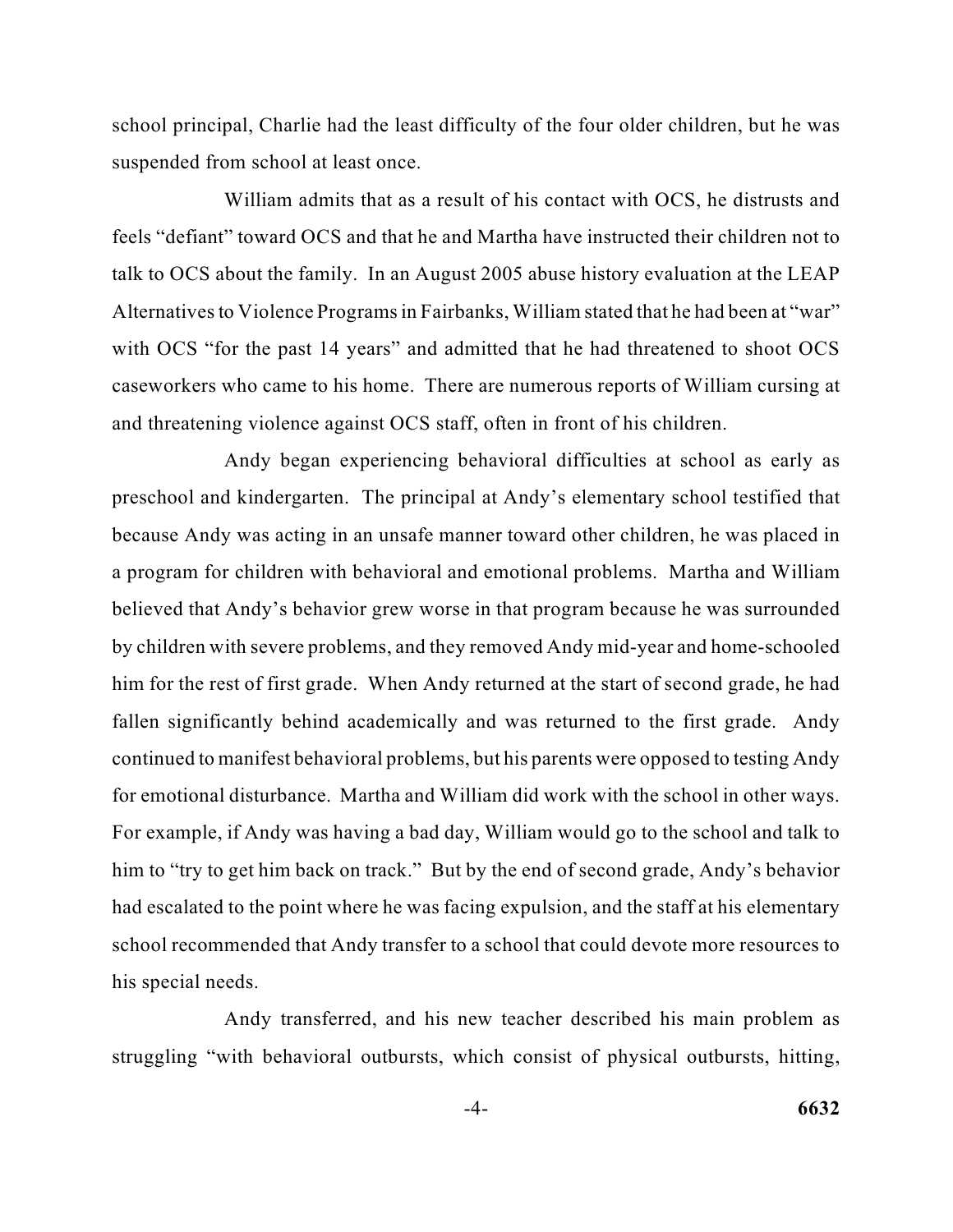kicking, punching, throwing objects, which is both inflicted upon himself and his peers and adults." She recognized, however, that Andy was "very intelligent" and "very also noted that in September 2009, a month after Andy started at the new school, Martha compassionate and very loving," and that he expressed genuine remorse after his outbursts. Andy's teacher attributed his outbursts to his "very impulsive" nature. She and William had agreed to have Andy tested for emotional and behavioral disturbances.

 a shoelace and once with a sock. Andy was nine years old at the time. Andy told his teacher "I'm gonna choke myself" and listed several feasible ways that he could kill himself. Martha and William came to the school immediately, and the principal set up The events leading to OCS's current involvement with the family began on October 15, 2009 when Andy "tried to choke himself twice" while at school, once with what she called a "volatile student screening or threat assessment."

 behavior and little anger control at school" and "has a history of making threats towards "medium" level of concern and recommended creation of a "student intervention plan" for potentially harmful items, and to participate in school-based counseling. The report also noted that Martha and William agreed to closely supervise Andy at home and that options. William expressed skepticism about Andy's counselors, however, at one point The written assessment noted that "Andy exhibits extreme aggressive others." But it also observed that Andy had a normal ability to show empathy and that his parents were easily reachable when needed and came to the school immediately when notified of the choking incident. The school's report concluded that Andy presented a that required Andy to be supervised at all times, to undergo daily checks of his backpack the counselor provided them with recommendations for out-of-school counseling referring to them as "quacks."

 Willie had been barred from all school district properties after an incident that occurred Around the time of Andy's choking incident on October 15, his brother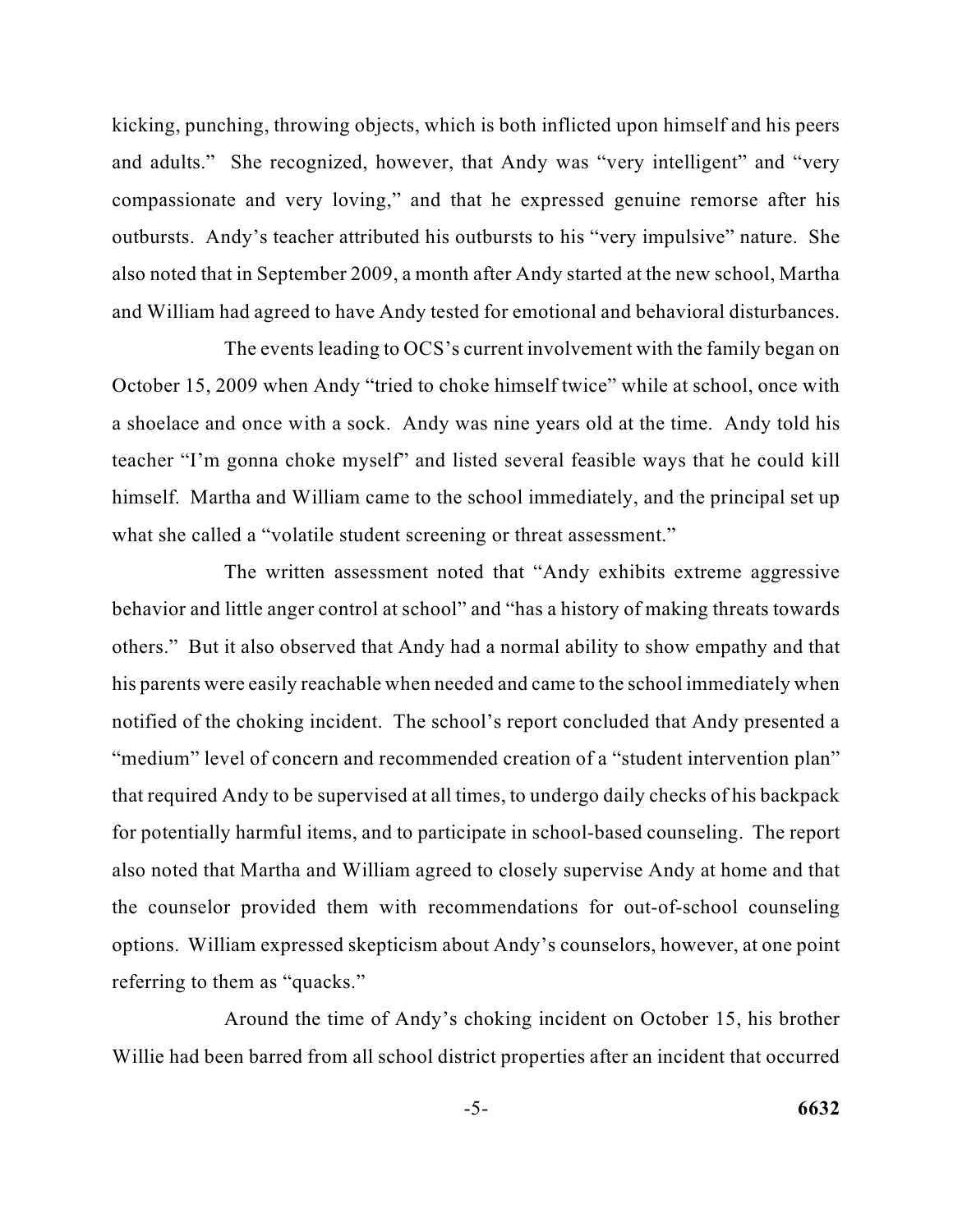when Willie went inside Allie's elementary school. The principal found Willie in a stall premises, on October 16 Willie was found on school grounds at a high school and was kicking at the officers. Martha pleaded guilty to interfering with arrest, and she was also principal reported to the school district that she feared for her safety, and William was also barred from school district premises. Angry with the school district, on October 22 of the girls' bathroom, and a young girl who was also in the bathroom alleged that Willie had tried to pull her into the stall. Despite the order barring him from all school arrested. Martha was present and was also arrested after screaming obscenities and barred from all public school premises. Shortly after this incident, William left an angry voicemail laced with obscenities for the principal at Allie's elementary school. The William picked Andy up from school early and said that he was going to "pull [Andy] out of school."

According to an OCS worker who called the school, school officials expressed concern that Martha and William would not "follow through" with getting Andy therapy, particularly since William said he was pulling Andy out of school. OCS also called Allie's elementary school, and the counselor there reported that she was concerned about Allie because Willie's incident in the girls' bathroom occurred when Willie was picking Allie up from school. Allie did not have any history of problems at school.

 On October 23 two OCS workers went to Martha's home and told her that they had received a report about Andy and Allie and that they needed to take the children workers to the home. The OCS workers asked Martha not to tell William that they were going to Stevie's Place, but Martha did not comply with this request and called William. to Stevie's Place, a child advocacy center, for interviews. Because of William's history of making threats against OCS workers, Alaska State Troopers accompanied the OCS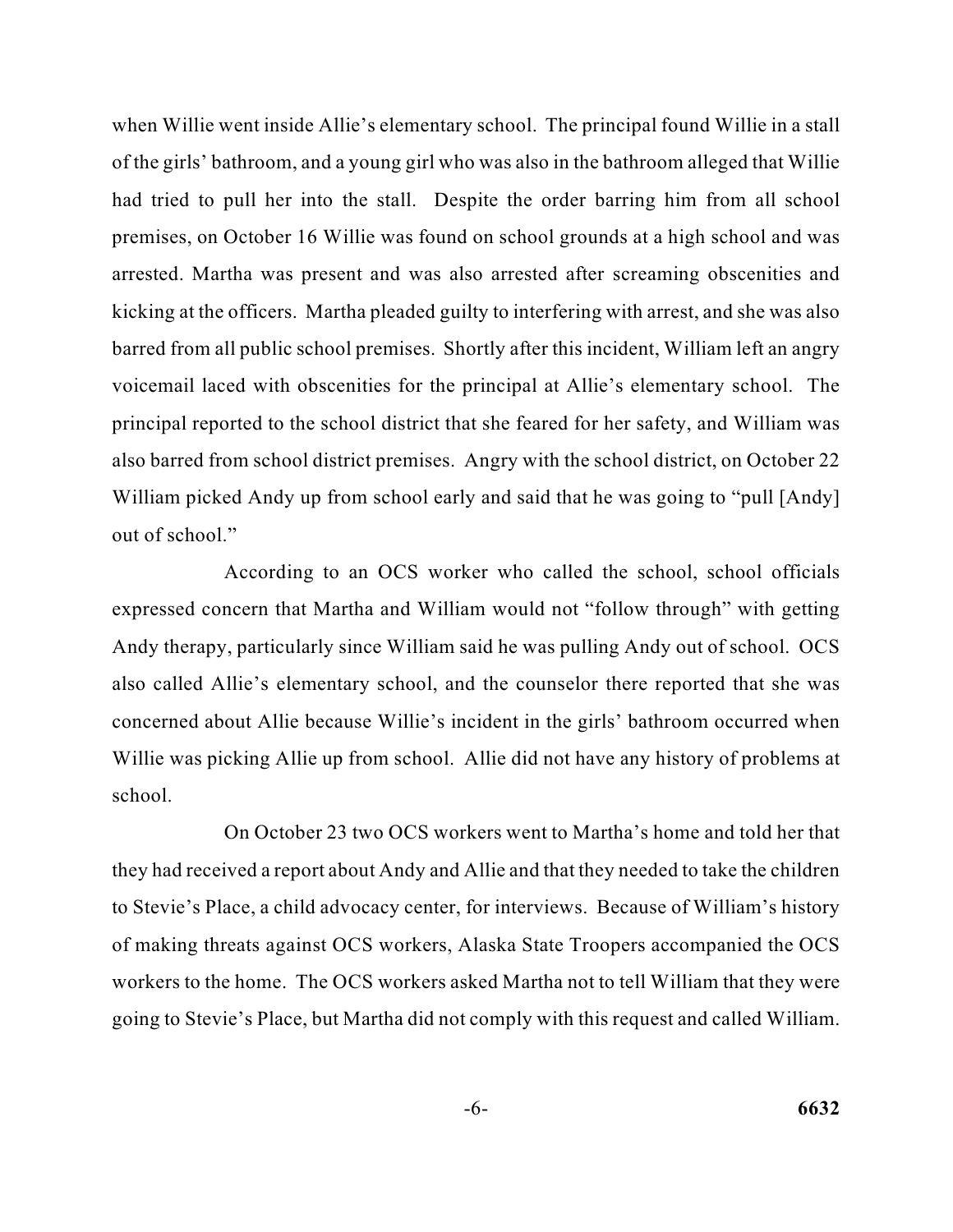OCS then asked law enforcement to be present at Stevie's Place as well. When William arrived at Stevie's Place, he again threatened to kill anyone who tried to take his kids.

 interview, Andy related that he was not supposed to talk to OCS but denied that anyone had abused or hurt him. The program manager for Stevie's Place asked Andy about his program manager also interviewed Allie. Allie was talkative and described her family, and at some point she mentioned that she had a "bad secret" with one of her brothers. you about that," but she did share that the secret had "something to do with her making [her brother] feel comfortable." The manager testified that she was concerned because Both Andy and Allie were interviewed at Stevie's Place. During his attempts to harm himself at school, but Andy "was very reluctant to talk about that." The When prompted about the secret, Allie said several times, "I'm not supposed to talk to Allie described it as a "bad secret." OCS decided to take both children into emergency custody.

#### **B. Facts Pertaining To Andy After OCS Assumed Custody**

 Because of the report that Andy had tried to harm himself and because of to the emergency room because OCS was afraid he would try to jump out of a normal his agitated behavior at Stevie's Place, including pounding his head and fists against the wall, the program manager for Stevie's Place recommended that Andy be taken to the emergency room for a mental health evaluation. OCS asked the police to transport Andy vehicle. Andy's parents were not allowed to go with him to the hospital.

 was admitted to North Star Hospital in Anchorage on October 24, 2009. Andy's parents were not notified that he was being transferred to North Star until he was on the airplane North Star, that he was afraid William would kill her because William had told Andy he Based on the recommendations of the doctors at the emergency room, Andy to Anchorage. Andy told Brandy Fuesting, the OCS worker who transported Andy to would kill any OCS worker who took his kids.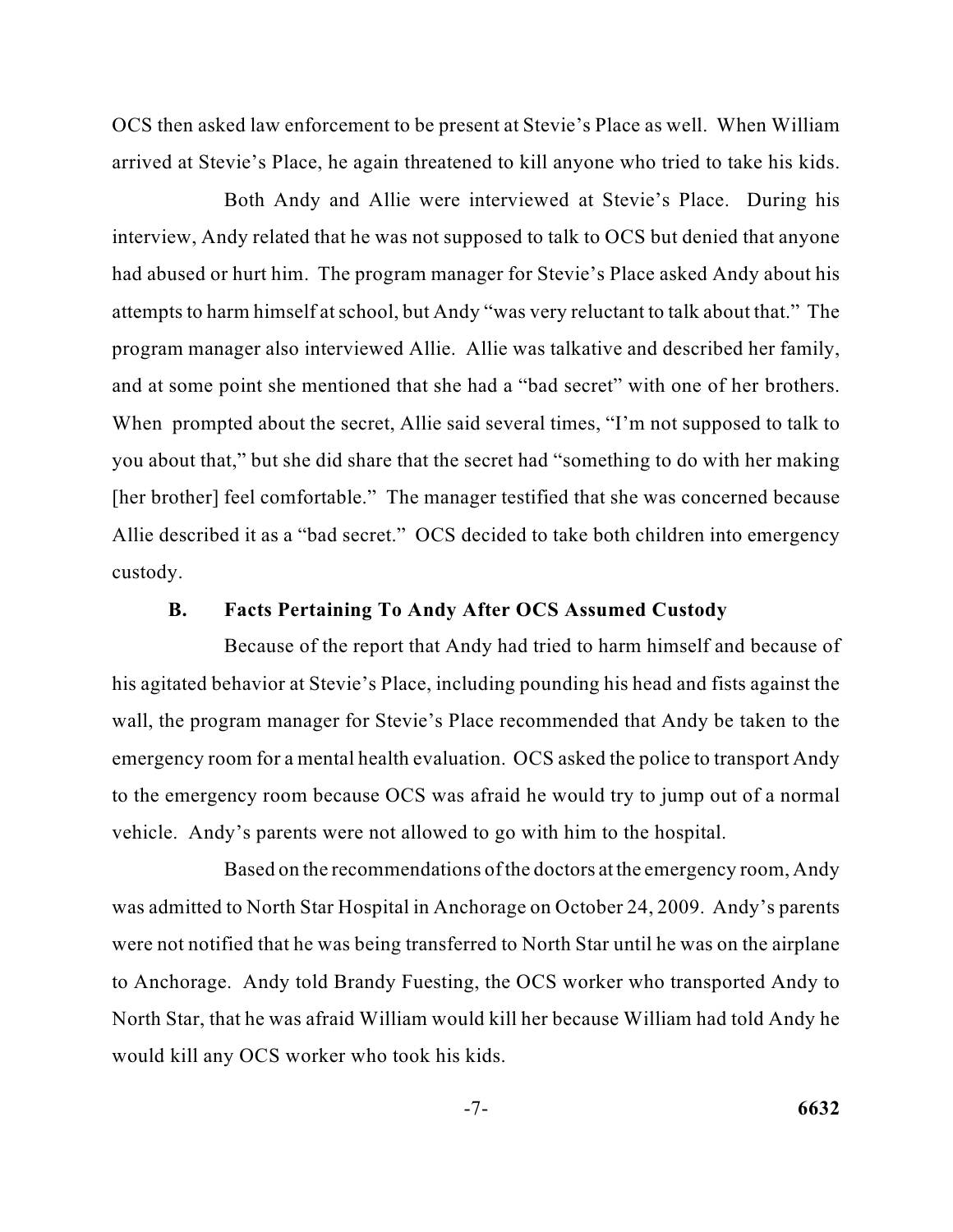disorder and intermittent explosive disorder. Andy's psychiatrist and clinical therapist attempted to harm himself but that he was "assaultive" and made threats towards others, psychiatrist also testified that Andy needed inpatient treatment at that time and would not A psychiatrist at North Star initially diagnosed Andy with posttraumatic stress disorder (PTSD), and Andy was later also diagnosed with oppositional defiant reported that during his first weeks at North Star, Andy no longer threatened or including threatening to kill the staff members' families. Andy's therapist and be safe outside of a controlled environment. OCS would not permit Andy to have any contact with his parents, including on Andy's birthday. Andy's therapist testified that she thought some contact would be beneficial and that the facility usually conducted family therapy sessions twice a week.

 Because North Star is a short-term, acute facility, in December 2009 Andy Services of Alaska in Fairbanks. Andy's therapist there agreed with the diagnoses given to Andy at North Star. PTSD remained Andy's primary diagnosis, but the psychiatrist RDT for six to twelve months, and the program uses a points system that allows patients was transferred to the residential diagnostic and treatment unit (RDT) at Family-Centered at RDT also diagnosed Andy with major depressive disorder. Patients usually stay at to earn more privileges as their treatment progresses.

 Andy was progressing, but that the program had not begun family therapy with Andy. At a status hearing in March 2010, the RDT program director testified that OCS also decided not to allow Martha or William to participate in treatment team meetings at the facility until Andy had been there for three or four months. By the time of the adjudication hearing in August 2010, however, OCS's expert psychologist Dr. William J. van Doorninck testified that RDT had been a "treatment failure" for Andy and that RDT's model was not well-suited to him. Andy's therapist testified that Andy's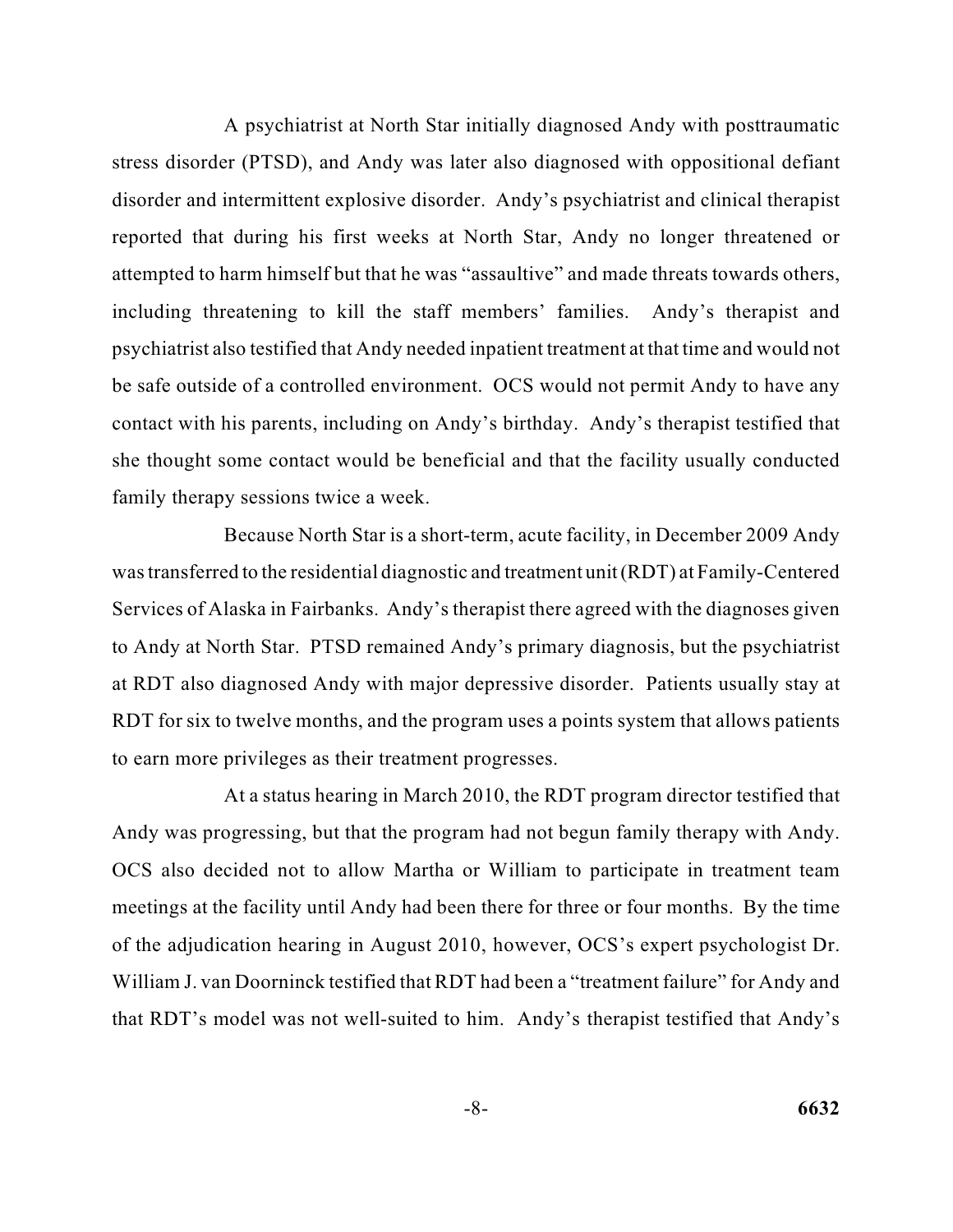outbursts of aggression made it very difficult for him to advance levels and agreed that RDT had not worked for Andy.

 had returned to North Star because of physical aggression, lack of impulse control, and harm toward others displayed at RDT. Yinkey testified that North Star was an acute facility and was primarily seeking to stabilize Andy with regard to his oppositional another long-term residential treatment program. Yinkey also testified that if Andy did with aggression, depression, and anxiety and would continue to be a high risk for suicide One week prior to the adjudication hearing, Andy returned to North Star in Anchorage. Andy's clinical therapist at North Star, Chris Yinkey, testified that Andy defiant disorder and that once Andy was stabilized he should be transferred back to not continue treatment, it was likely that he would continue to have chronic problems attempts.

#### **C. Facts Pertaining To Allie After OCS Assumed Custody**

 social worker at Hope Counseling Center. On October 27, 2009, after her first session doesn't." Fuesting asked Allie if anyone did, and Allie replied: "No one. No one Allie to tell her about them, and Allie said that she watches "sex movies" with him. movies and that it was a secret. After taking Allie back to her foster home, Fuesting Allie began counseling sessions with Cynthia Bridgman, a licensed clinical with Bridgman, Allie spontaneously told Brandy Fuesting, the OCS worker who was driving her back to her foster home, that her uncle "does not touch my privates, no he touches my privates." Fuesting asked Allie to tell her about her family, and Allie said that there are some things she does not like about one of her brothers. Fuesting asked Allie also reported that during the movies, she and her brother "have good hugs and kisses but not bad ones, not bad ones." Allie also said that no one knows about the reported the conversation to other OCS workers and Bridgman, and they decided to interview Allie a few days later.

$$
-9- \hspace{2.5cm} 6632
$$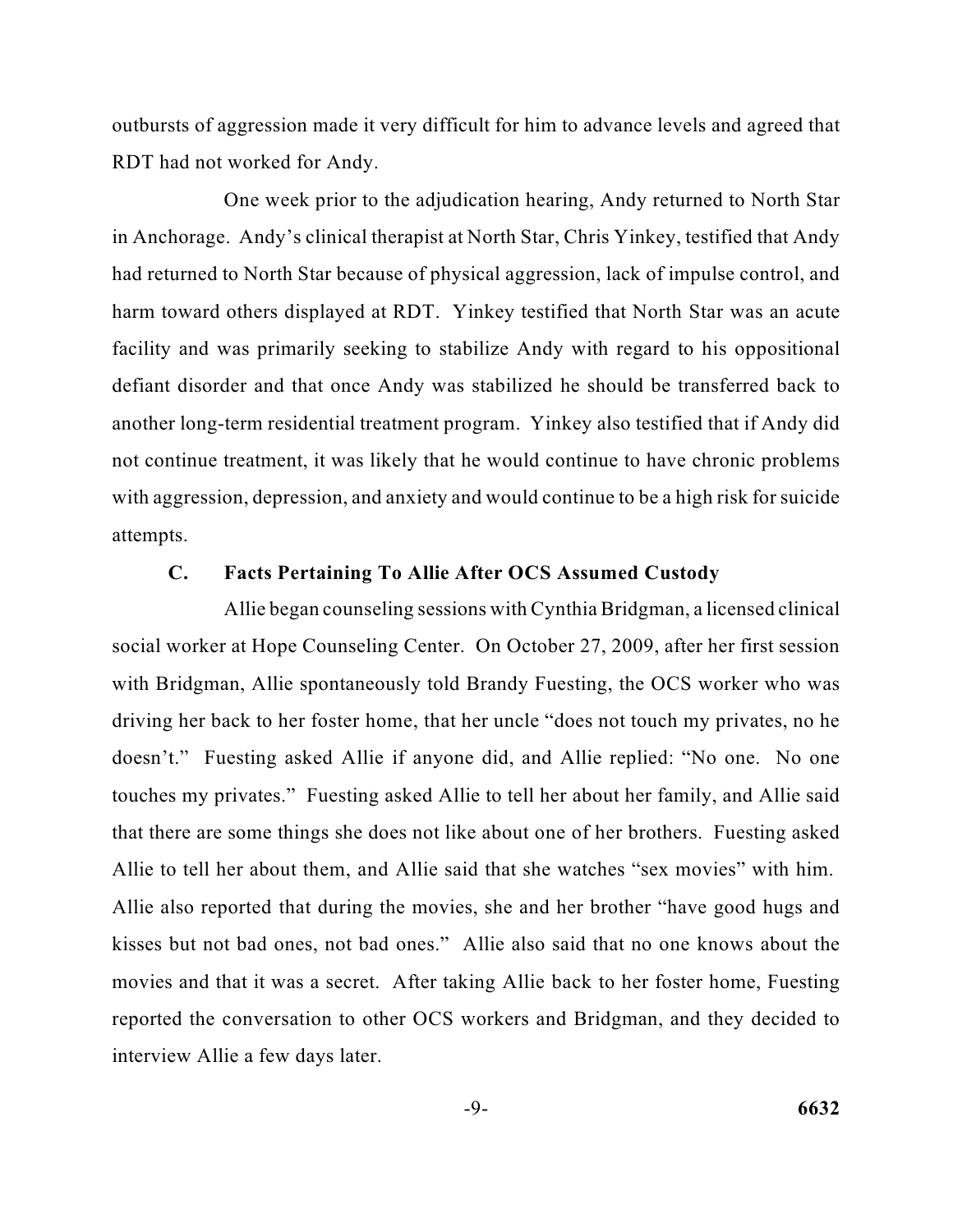Allie was taken back to Stevie's Place, where she was observed by the movies with her brother [Aaron]. At one point, she labeled them sex movies. And there program manager, Lori Markannen, while Fuesting interviewed her. According to Markannen, in her interviews with Fuesting, Allie "elaborated a bit about watching wasn't a lot more than that." Markannen clarified that Allie did not explain what she meant by "a sex movie." William later testified that on some occasions he had noticed on his cable bill that his sons had ordered pornographic movies but stated that he was unaware that Allie had been exposed to them. Allie's brother Aaron testified that he had ordered pornography with his brother but maintained that he had not exposed Allie to it and that he had only ever hugged and kissed Allie in an appropriate way. Aaron described one incident where he went to help Allie use the computer and one of his brothers had left a pornographic video playing that Allie may have seen for a few seconds.

 Allie continued therapy with the Hope Counseling Center's clinical social disclosures, but instead that her goal was to help Allie cope with and resolve any personal experience and then they act on it. They try to re-engage or engage in that . . . worker Cynthia Bridgman, and at the adjudication trial Bridgman testified about further disclosures made by Allie during her counseling sessions. Bridgman qualified her testimony by pointing out that it was not her job to determine the truthfulness of Allie's problems she might be dealing with. One of Bridgman's main concerns was Allie's "sexual reactivity": "[W]hen a child has a sexual experience whether it be exposure or behavior."

 recounted Allie saying "that it's not supposed to be crooked, it's supposed to be straight" Bridgman related one conversation where she was discussing boundaries and body parts with Allie after Allie had walked in on a boy using the bathroom in her foster home. Bridgman drew a penis as part of the discussion about body parts, and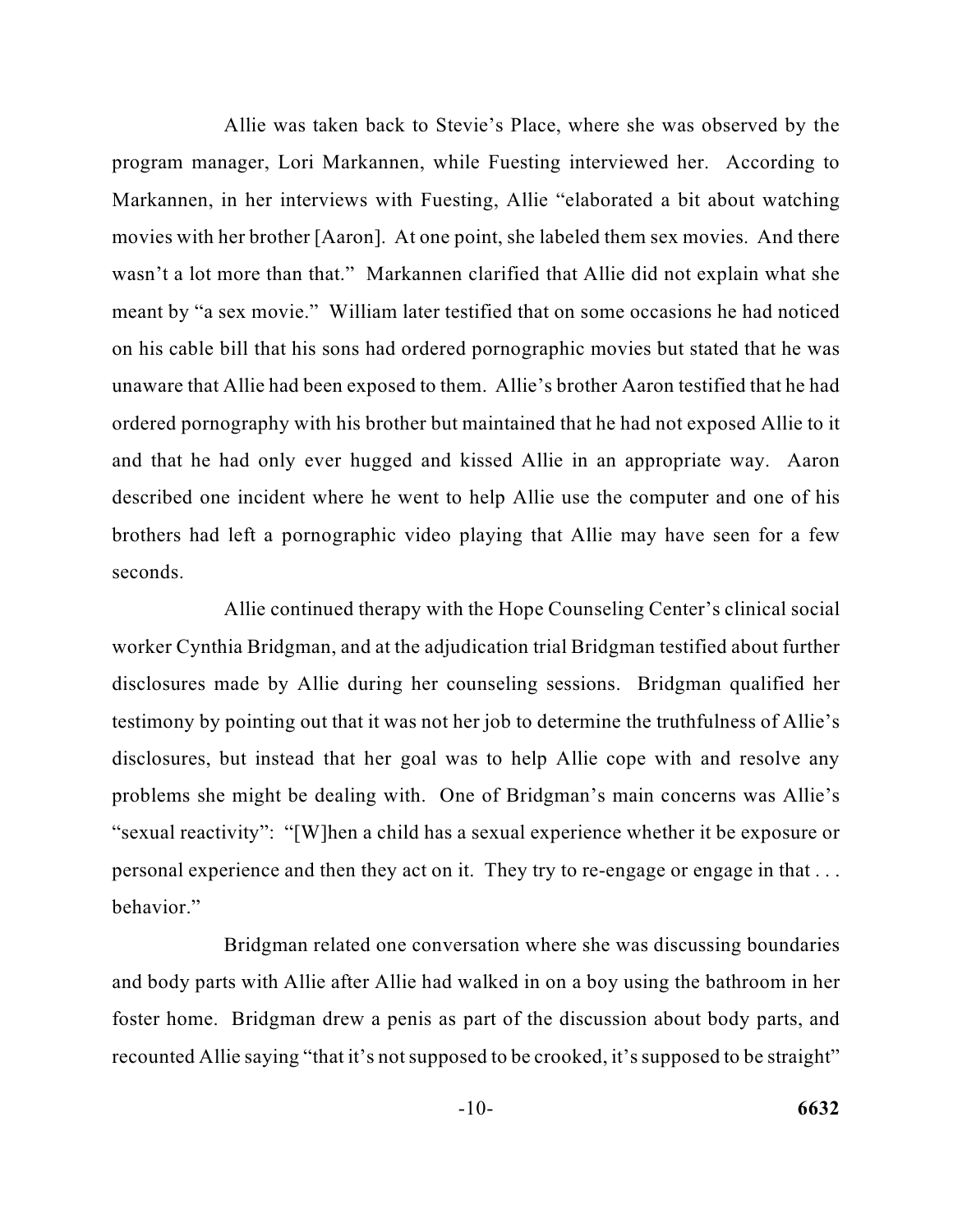brother's] penis while she was in [her] dad's bed and measured it with a tape measure." Bridgman said that she would categorize this as "exploration" rather than sexual abuse. and explained "that she had seen her brother[s'] . . . penis[es], that she had touched [one

 where Allie and another foster child living in the house were playing in a ditch "without and another therapist addressed this incident in a joint session with both girls, where Allie explained "that they played s-e-x, took off their clothes, kissed and hugged, and stated that it can hurt your belly sometimes when you do that." Bridgman classified this as an example of sexual reactivity and stated that she and the other therapist did not think Allie's concern about having "secrets" had lessened over time and that Bridgman's goal Bridgman also recounted an incident reported by Allie's foster mother their pants on" and one of the girls explained that "they were playing s-e-x." Bridgman then she demonstrated by laying on her stomach and . . . thrusting her hips. And she there was any coercion involved on the part of either girl. Bridgman also testified that was for Allie to feel comfortable speaking freely and not to feel burdened by secrets.

 if she thought there was anything that "she thought the judge should know." Bridgman recounted Allie's statements about "good things" and "bad things" at her various houses, Finally, Bridgman explained that at a recent session, she had asked Allie at one point detailing sexual abuse:

> [Allie] said that [she] had sex at mom and dad's. At that point I asked her to tell me more about that and she said with bedroom — in [her] bedroom with the door locked. I asked David my neighbor. I asked her where, she said in her her if the clothes were on or off, she said they were off. She then added that it was his idea and it felt good. . . . I tried to be emotionless as far as not giving her affirmation or criticism but just taking the information as best as I could.

> She indicated that she also did it with her brother . . . in his and [her] dad's bed. I did not ask a lot of questions about that but she told me that he had told her to take her clothes off . . .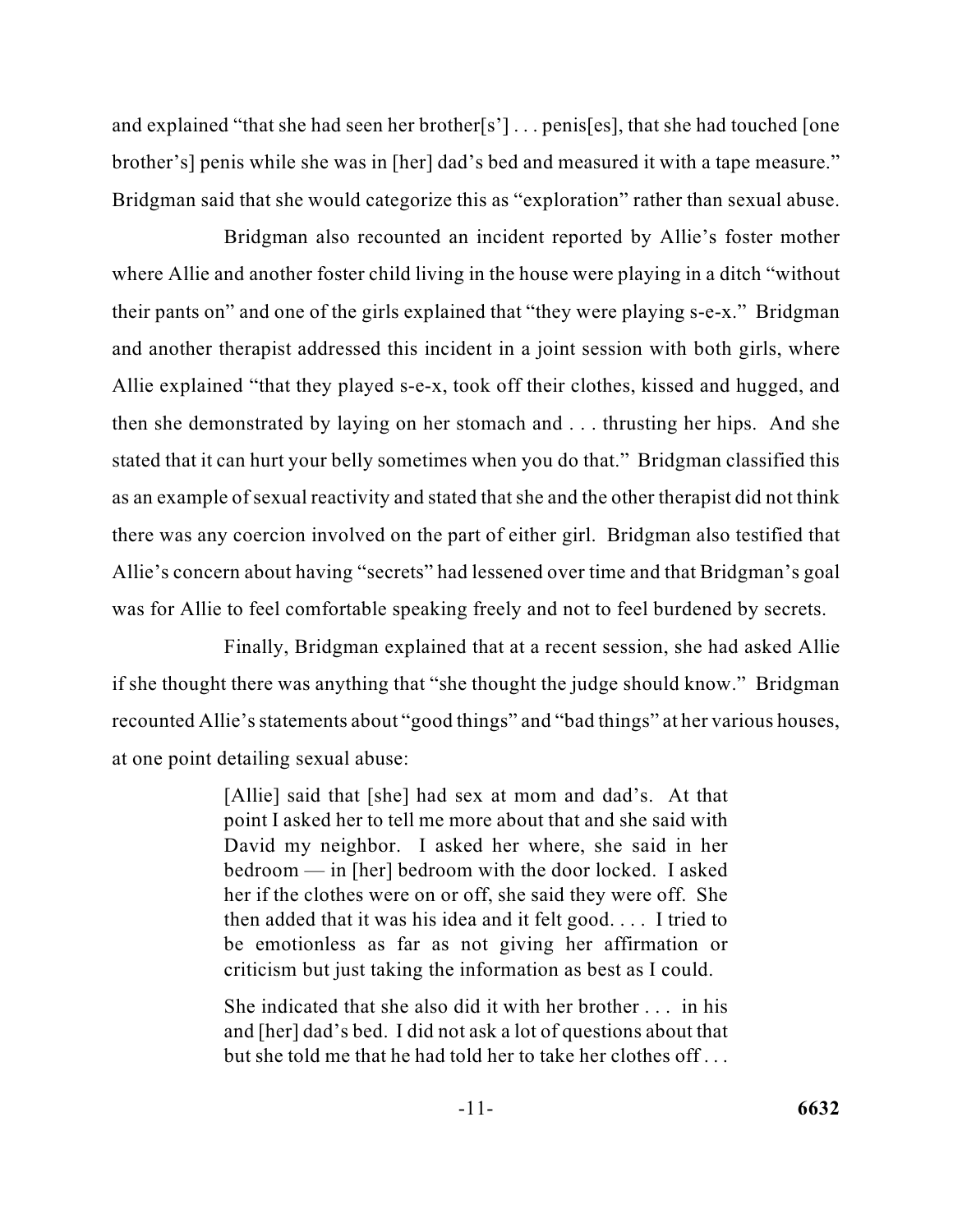and he laid on top of her . . . . [A]nd she said it hurt [her] insides, he's too big for [her].

 greater risk for possible abuse. Bridgman thought that Allie had made good progress in therapy and did not have a substantial impairment in her ability to function, but she cautioned that Allie's ability to return home depended on her parents' abilities to address Bridgman noted that these reports conflicted with Allie's earlier statements that no one had ever touched her privates. Martha and William later testified that there were no boys in the neighborhood named David and that none of the rooms in their house had locks. Bridgman concluded by explaining that sexual reactivity could cause Allie to be at her concerns and keep her safe.

#### **D. Facts Pertaining To The Parents And To Services Provided By OCS**

 On October 26, 2009, after a court proceeding related to the family, the two courthouse when William revved the engine of his vehicle and then accelerated quickly in the direction of the caseworkers, "blaring" his horn. The caseworkers jumped out of the way and reported that the vehicle missed them by "an arm[']s length." Based on William's previous threats to kill any OCS caseworker who tried to take his children, the OCS caseworkers who had attended the proceeding were in the parking lot of the OCS caseworkers reported that they thought he was trying to kill them. William was charged with felony assault in the third degree and ultimately pleaded guilty to and was incarcerated for misdemeanor fourth degree assault.

 visit with Allie in November 2009, according to the OCS visitation supervisor, Martha did not follow guidelines for the visit. In December 2009, two months after the children While William was in jail in October 2009, OCS held a team decisionmaking meeting in which Martha participated; William chose not to participate telephonically. William directed that all further OCS communication go through his attorney. Allie's therapist recommended against visitation and although Martha had one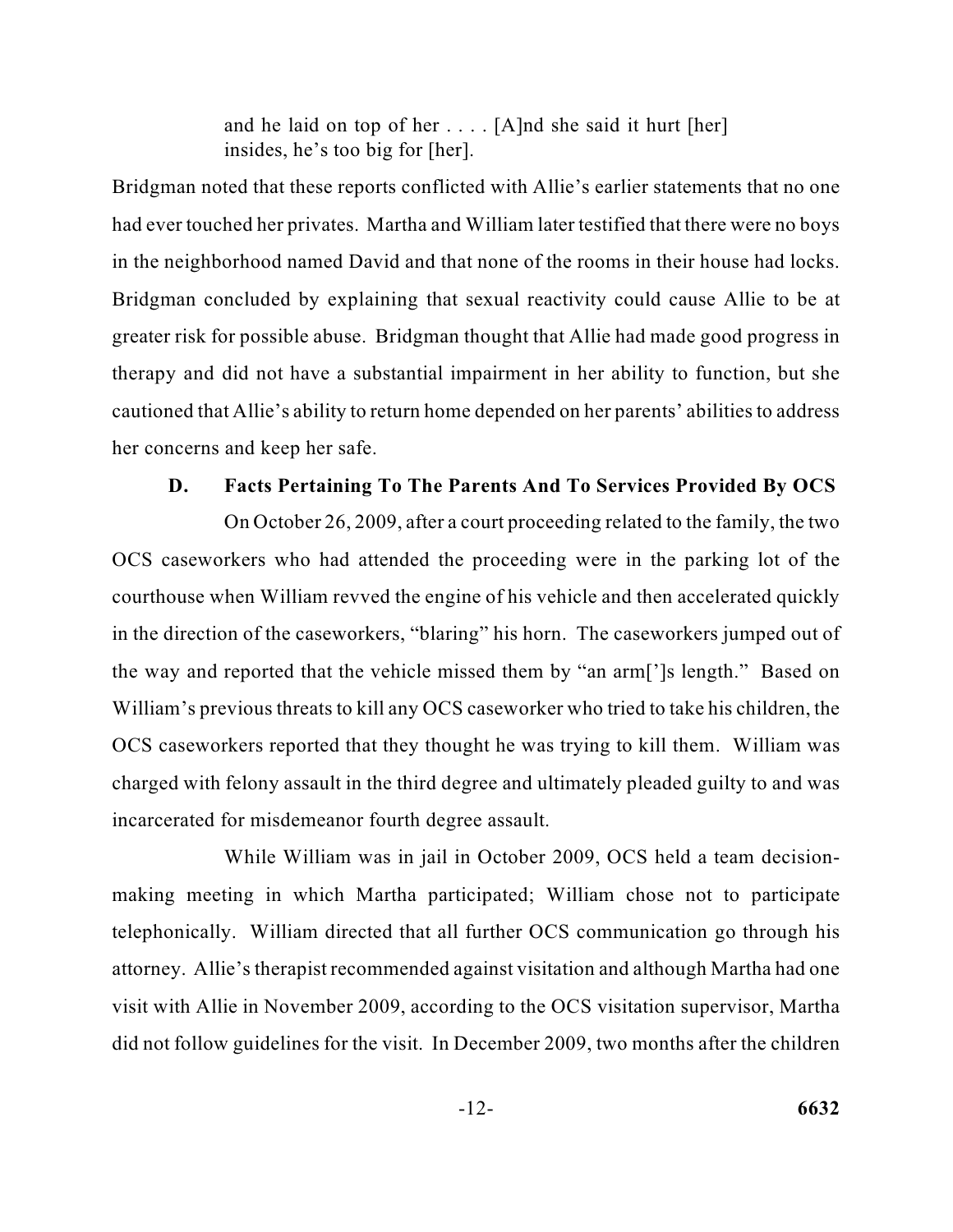children for 30 to 60 minutes once per week. These visits took place in Martha and had been removed, Martha and William were granted supervised visitation with the William's church because William had been banned from OCS premises after yelling and spitting at an OCS worker there. OCS created a case plan for the family on December 23, 2009, but Martha refused to sign it.

 recommended by the Kempe Center, an organization that specializes in child protection In February 2010 OCS arranged for the family to be evaluated by William J. van Doorninck, Ph.D., an expert in psychology from Colorado who was work. Dr. van Doorninck completed his evaluation based on a records review and interviews with OCS caseworkers, Allie, Andy, the guardian ad litem, and Martha. William did not attend his scheduled appointments with Dr. van Doorninck.

 recommended that Allie receive "an extended period of time in psychological treatment and in a normalized family environment" and suggested that Allie could have visits with taken very seriously and that "her vulnerability to being sexualized and, frankly, sexually In his written evaluation, Dr. van Doorninck described Allie as a "bright, engaging, socially skilled child" and noted that while "[t]o date, [Allie] has not disclosed clear evidence of being the victim of physical or sexual abuse . . . [s]he does describe being subjected unwillingly to explicit sexual material." Dr. van Doorninck her parents up to twice a week, supervised by her therapist or a parenting coach. In his oral testimony, Dr. van Doorninck observed that Allie had "considerabl[y] more coping skills" than Andy and was "a remarkably mature child for her age." But he also cautioned that the evidence in the record "concerning sexualized behavior" should be abused is  $a$  — is a real danger."

 suffered in fall 2009, "he was insufficiently stable to return to a home setting." With respect to Andy, Dr. van Doorninck noted in his written evaluation that although Andy had improved with treatment from the psychological "collapse" he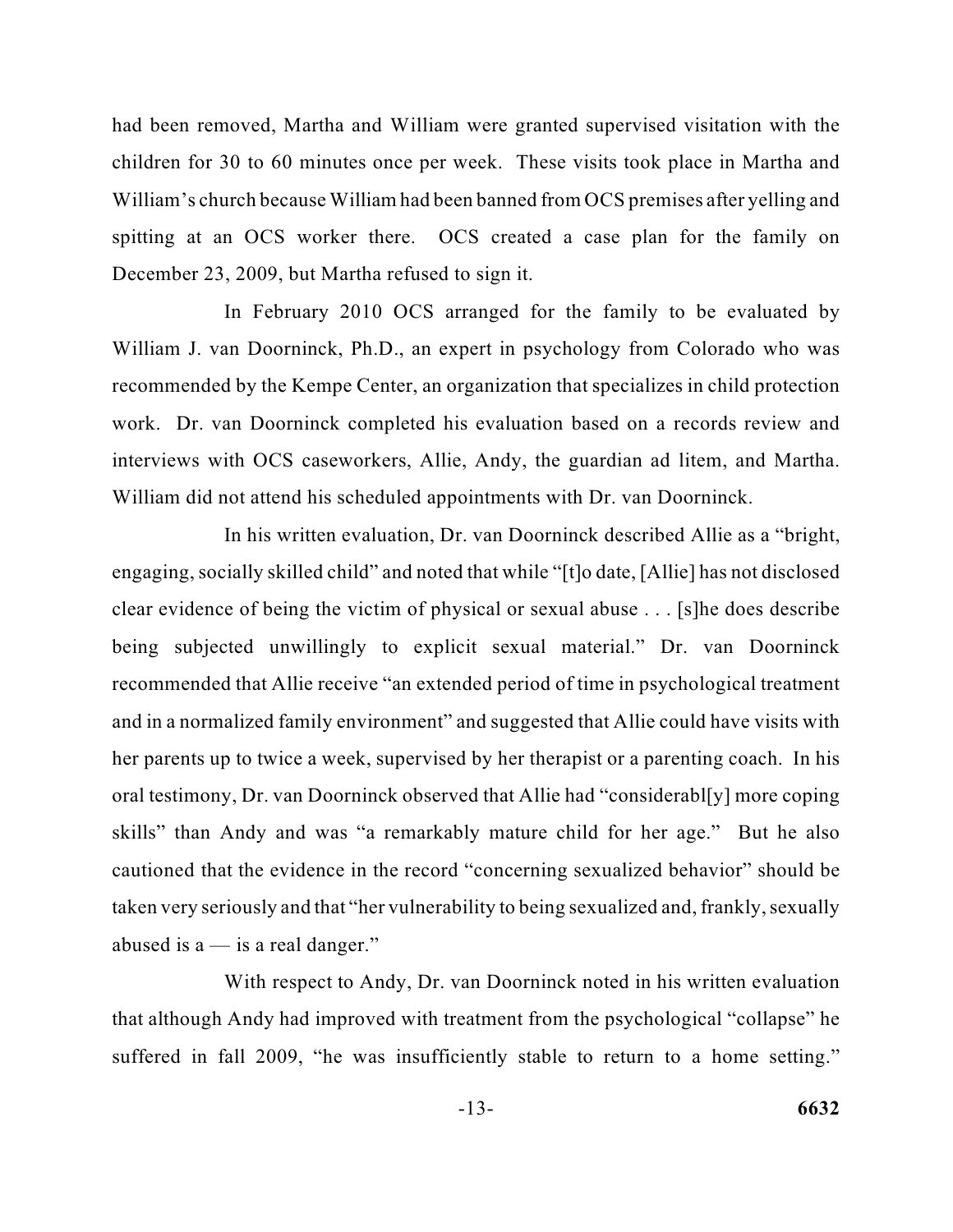continues to be burdened by self-defeating, distorted, and rigid judgments of himself." Dr. van Doorninck observed that "[Andy] acknowledges that he has witnessed a good deal of domestic violence against his mother and older siblings" and that "[Andy] Dr. van Doorninck concluded:

> [Andy's] psychiatric symptoms are best understood, in my opinion, as the result of multiple psychological traumas over his entire lifetime. If [Andy] were to return to his parents['] home in the near future, it is certain that he will not have the opportunity to resolve the above described issues. Extended and intensive psychosocial and behavioral treatment in a setting away from his parents' home will certainly be necessary before he can form a healthy and separate identity, a more realistic and functional view of interpersonal conflicts, and more effective and socially appropriate coping skills.

 of time in residential treatment" and that he have visits with his family only once a month testimony, Dr. van Doorninck agreed that Andy's primary diagnosis was posttraumatic Dr. van Doorninck recommended that Andy receive "an extended period to allow Andy to "escape the dysfunctional patterns within his family." In his oral stress disorder.

 Martha, including an interview of Martha and a review of Martha's visits with Andy and and that she "interacted very little" with the children. When William was not present, Dr. van Doorninck conducted an independent psychological evaluation of Allie. William was present at some, but not all, of the visits. Dr. van Doorninck observed that while William was present, Martha "consistently defer[red]" to William Martha "emphasized her own needs." Dr. van Doorninck testified that Martha was more likely to take a "background role," and he concluded in his report that Martha is "not able to protect her children from physical, sexual, and psychological abuse," including an inability to "accept outside help for her children."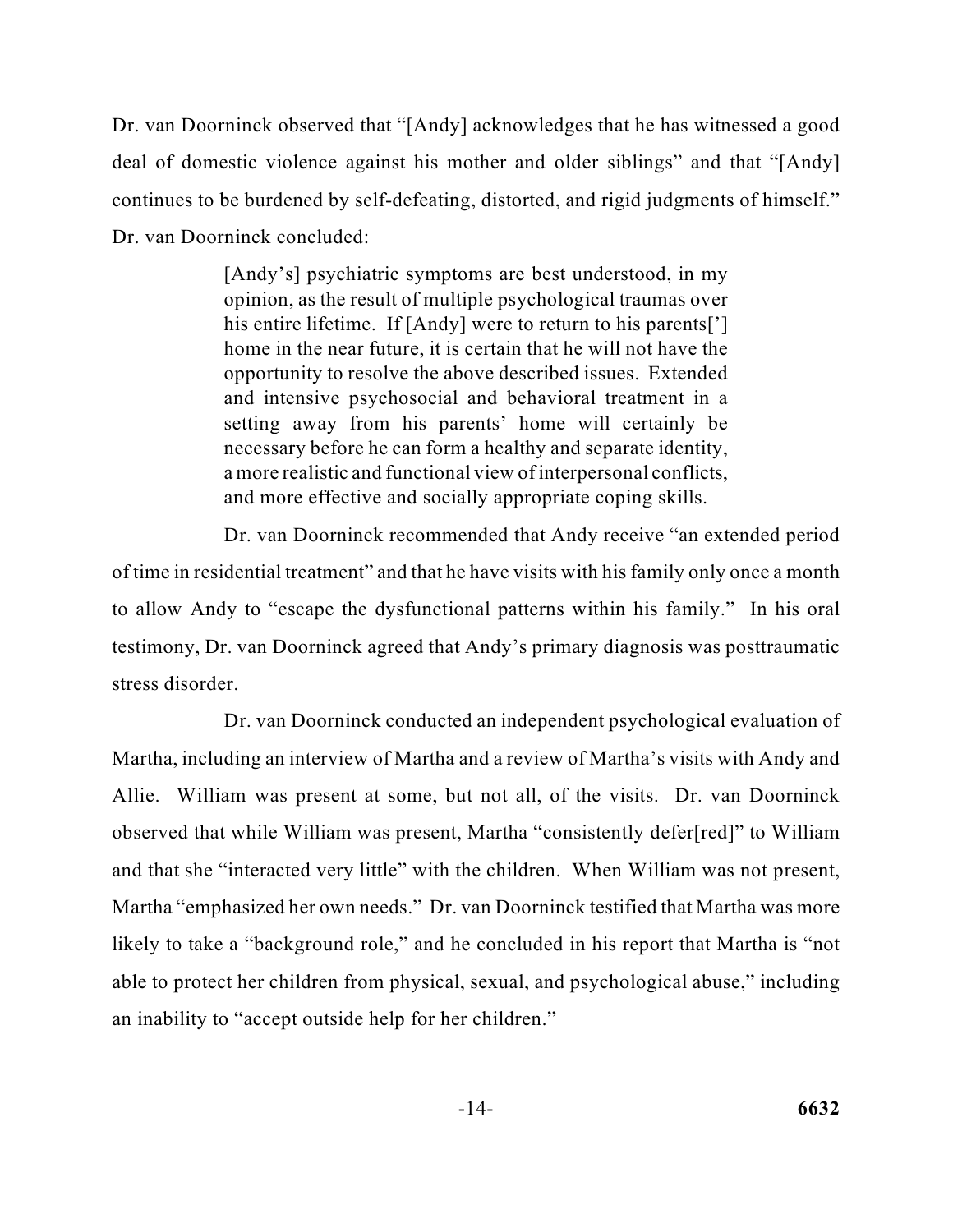William refused to meet with Dr. van Doorninck and instead hired his own expert, Stephen Parker, Ph.D., to conduct his psychological evaluation. On March 15, 2010, Dr. Parker completed his evaluation of William. Dr. Parker observed that "[o]f all the interviews I have conducted in the last thirty years . . . this one was remarkable in view." According to Dr. Parker, William "essentially attributed all of the problems with Dr. Parker also noted that William believed that "the threats to kill people were justified how impervious [William] was in his inability to understand other people's point of the schools, counselors, and OCS to the attitude they had or the lies they were telling." because he was protecting his own home."

 moderate, and personality disorder, severe, with paranoid features. Dr. Parker explained behavior . . . . He vigilantly interprets the behavior of people in authority in a way that Dr. Parker stated that this mental condition could place William's children at risk if they Dr. Parker diagnosed William with major depressive disorder, mild to that William's personality disorder makes it "difficult for him to change his fits into his pre-existing framework that they are out to harm him and his family." were returned to his custody because they suffered greater mental injuries as a result of William's behavior than as a result of the family being broken up.

 Andy be placed back with his family as soon as therapeutically possible. Dr. Parker expressed that "[Andy] is strongly attached to his father . . . [and] there is no realistic good alternative to returning him to his family that will not result in [Andy's] having Dr. Parker later submitted an evaluation of Andy as an addendum to his evaluation of William. Dr. Parker conducted two interviews with Andy. While acknowledging that he did not "doubt that [William's] intimidating, controlling and at times paranoid behavior . . . has mentally injured [Andy]," Dr. Parker recommended that severe attachment issues." Dr. Parker clarified that his opinion was "not an opinion that [OCS] has not been correct in the need for temporary placement outside the home" and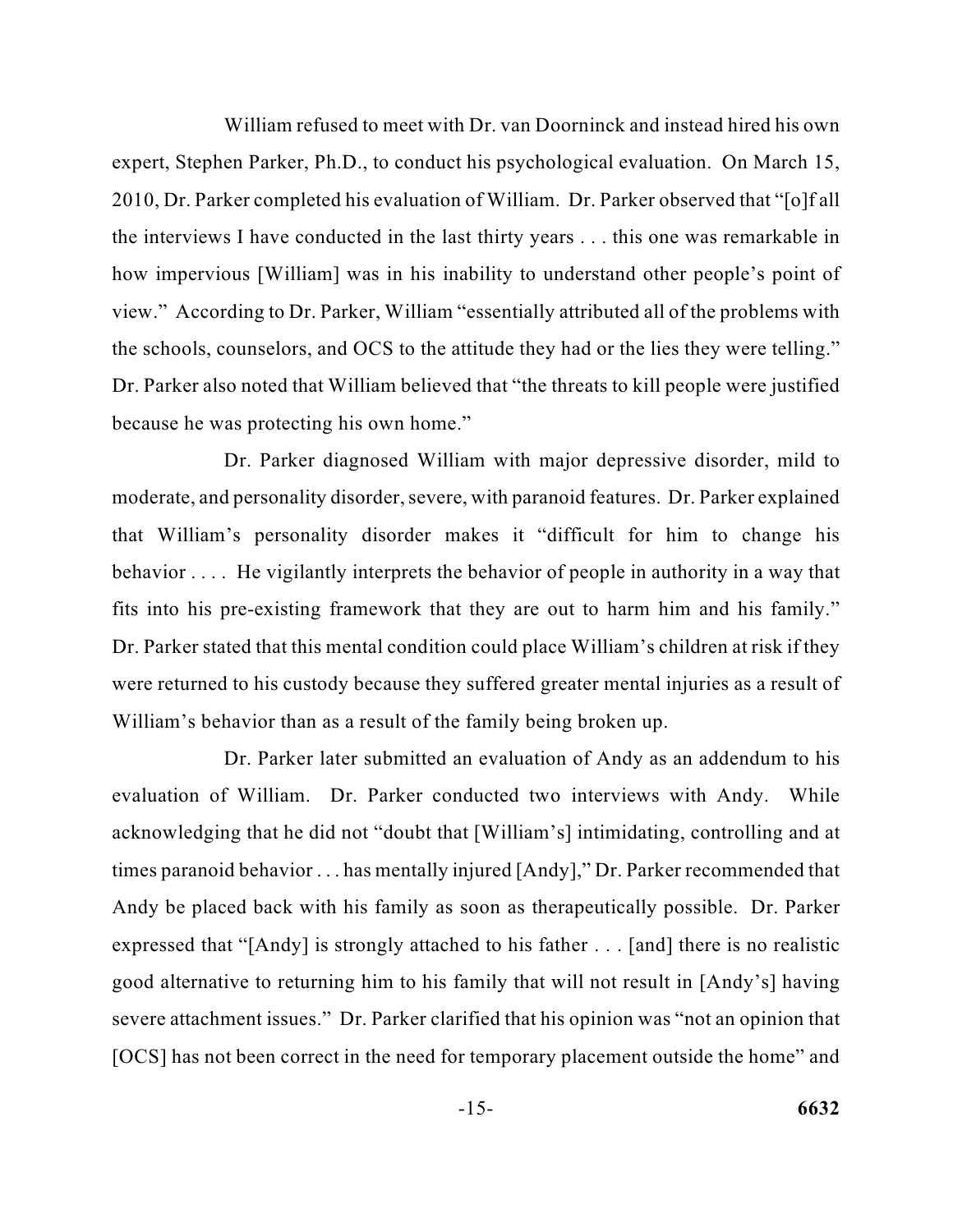behavior, his inability to put the needs of his children before his own, or his method of that it was "in no way an endorsement of [William], his outrageous and offensive verbal relating to others and parenting through intimidation."

 productive extracurricular activities such as sports. He also suggested that an inpatient placed back with his family with no treatment he would be at a high risk for suicide In his oral testimony, Dr. Parker agreed that Andy had a severe emotional disturbance, likely "complex posttraumatic stress disorder," but reiterated his opinion that the mental injury suffered by Andy as a result of his removal from his family was greater than any mental injury to Andy caused by William. Dr. Parker recommended that Andy receive therapy at least twice a week; attend school outside of the home, preferably in a program designed to address his behavioral needs; and enroll in program with "lots of family contact" could be successful, and agreed that if Andy were attempts and dangerous and assaultive behavior.

 In April 2010 Martha and William's visits with Allie were reduced to every other week on the recommendation of Bridgman, Allie's therapist. When a new caseworker was assigned in May 2010, Martha and William requested increased visitation, but OCS did not consult with Bridgman until August 2010. The superior court found in August 2010 that this was an abuse of discretion and ordered OCS to put together a new visitation plan for Allie, warning OCS that a failure to do so would risk a finding that the department was not making active or reasonable efforts. Martha and transferred back to North Star, his parents were allowed phone contact twice daily and William's visits with Andy at RDT were increased in May 2010. When Andy was were able to visit him in person in August 2010.

 repeatedly expressed that they did not want to participate in OCS case plans or services other than visitation. William also testified that if Andy was returned home, he would Throughout the period prior to the adjudication trial, Martha and William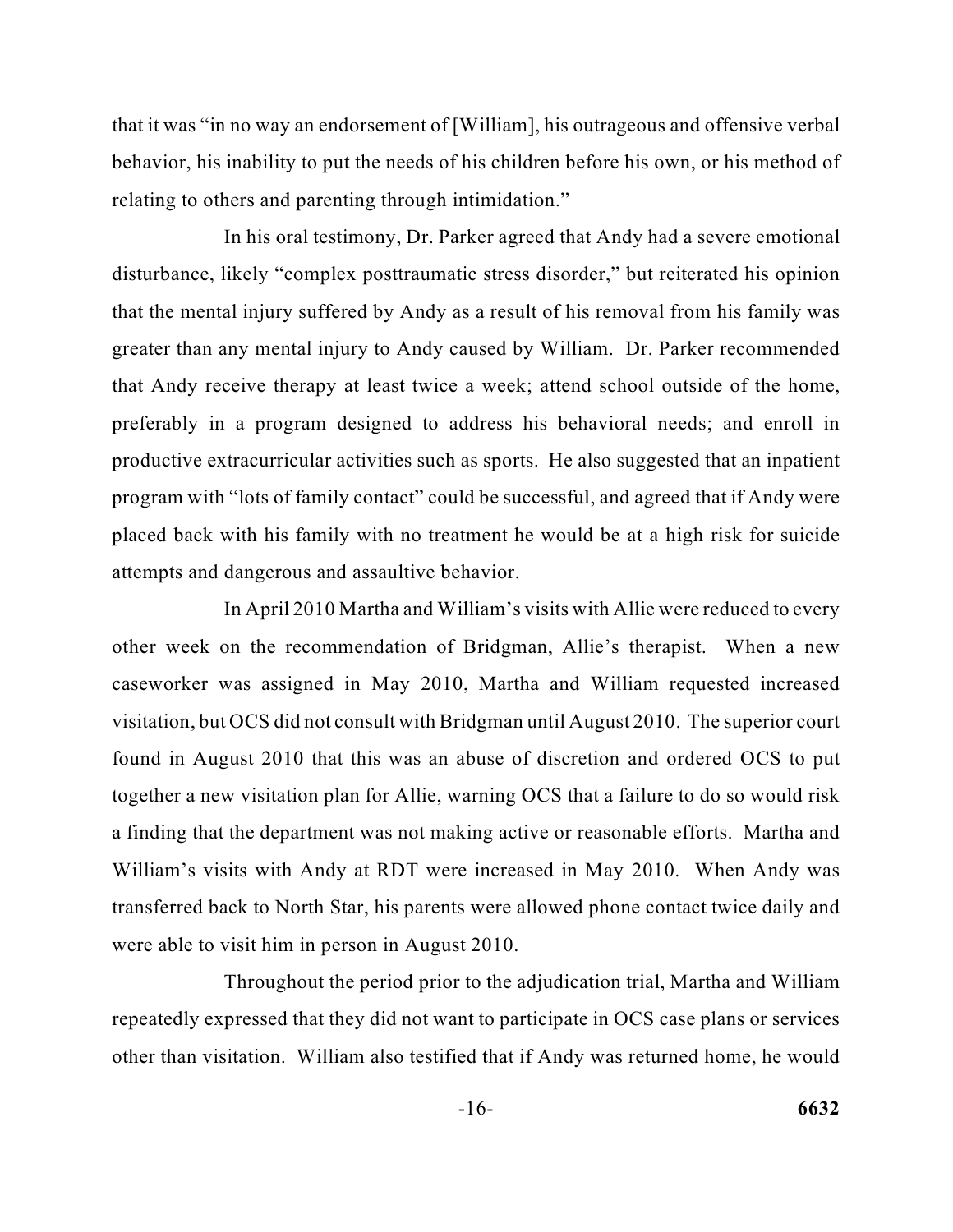not allow OCS to check on Andy either at home or at school. Martha testified that she she had notice of the visits but that she would not take parenting classes or work with a would potentially allow home visits depending on the individual caseworker and whether parenting coach.

#### **E. Proceedings After OCS Assumes Custody**

 On November 6, 2009, the superior court issued findings and an order hearing could be completed. On November 30, 2009, after the eight-day probable cause hearing, the superior court issued findings and an order for temporary custody through "disclosure that she engaged in 'hugging and kissing' with an older brother while that the children maintain secrecy about anything that occurs in the home." The superior court also found probable cause to believe that "[Andy] has suffered mental injury as a extending OCS's temporary custody of Andy and Allie until a contested probable cause March 26, 2010, the date originally scheduled for the adjudication trial. The superior court found probable cause to believe that "there is a substantial risk that [Allie] will suffer sexual abuse in the conditions that exist in the parents' homes," based on Allie's watching pornographic movies alone with him in his room" and "the parents' insistence consequence of being raised in an unhealthy home full of rage and conflict."

In April 2010 the parties rescheduled the adjudication and disposition trial and stipulated that OCS would retain custody of the children until the trial. On May 25, 2010, the superior court again postponed the adjudication and disposition trial at William's request and issued an order extending OCS custody of the children through the date of the trial.

 at the witnesses, storming out of the courtroom, and talking on his cell phone. He also expressed his disregard for the proceedings by reading a novel. On October 4, 2010, the The 15-day adjudication and disposition hearing occurred in August and September 2010. William repeatedly interrupted the proceedings by yelling obscenities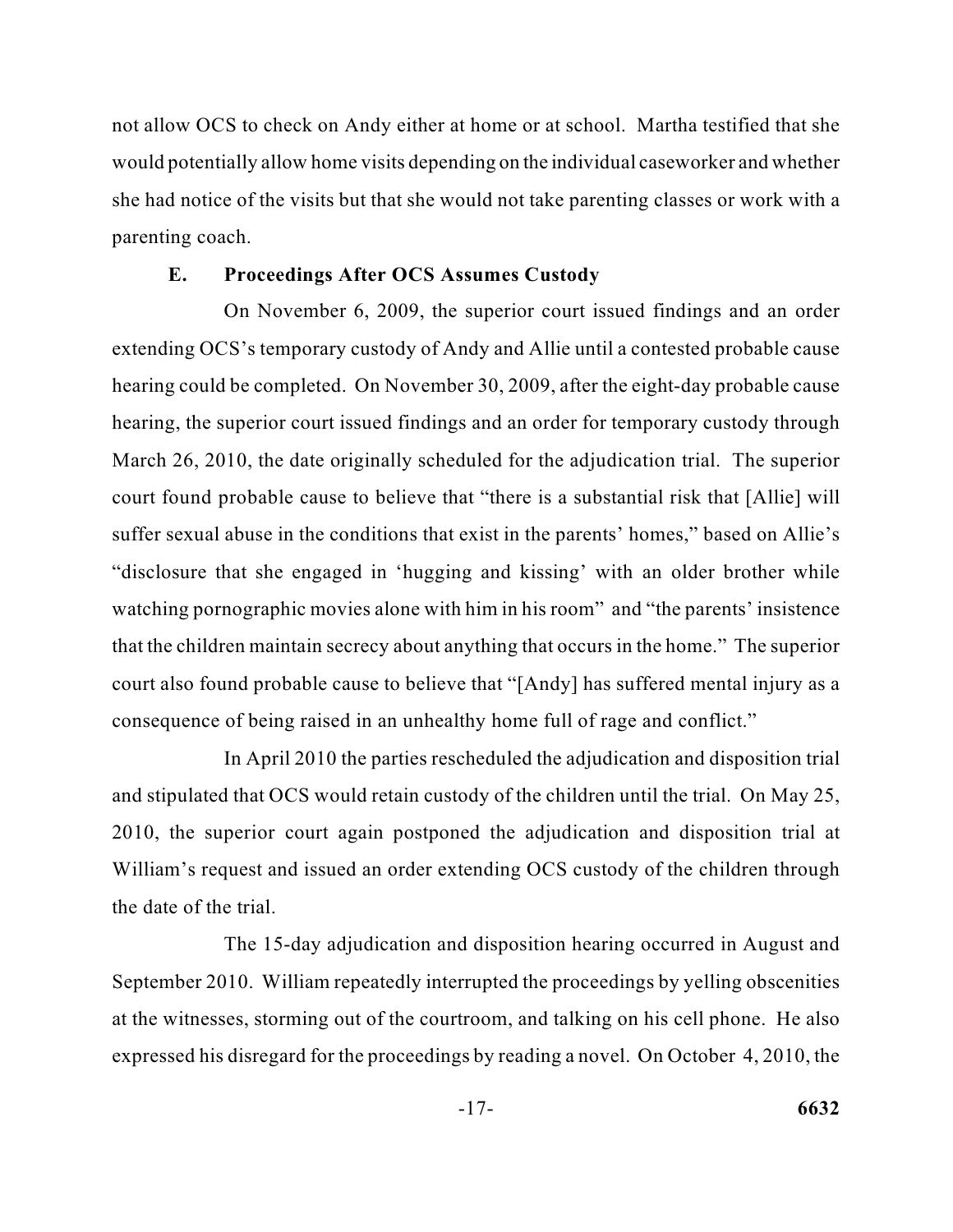AS 47.10.011(6), (7), (8), (9), and (11). On October 5, 2010, the superior court issued superior court issued oral findings that Andy was a child in need of aid under AS 47.10.011(4), (8), (9), and (11) and that Allie was a child in need of aid under a written order memorializing its oral findings that Andy and Allie were children in need of aid and authorizing their continued placement outside the home for a period not to exceed 18 months, until April 2012.

 court. They challenge the admission of Dr. van Doorninck's expert testimony because he is not licensed to practice in Alaska, the admission of Cynthia Bridgman's hearsay statements for the purposes of medical diagnosis or treatment, and the admission of OCS adjudication of Andy and Allie as children in need of aid under multiple subsections of AS 47.10.011. They argue that the superior court erred in finding that OCS made active the superior court erred in finding that returning the children to them was contrary to the Martha and William challenge several evidentiary rulings by the superior testimony regarding Allie's statements to her under Alaska Evidence Rule 803(4) as permanency supervisor Judith Ringstad's testimony admitted under Alaska Evidence Rule 803(1) as a present sense impression. Martha and William also appeal the efforts to prevent the breakup of the Indian family. Finally, Martha and William contend children's best interests and was likely to cause them serious emotional or physical damage.

#### **III. STANDARD OF REVIEW**

 In a case involving the removal of children from their parents' custody, we review a superior court's findings of fact for clear error, including "the superior court's factual determination[] as to whether the State met its evidentiary burden in showing that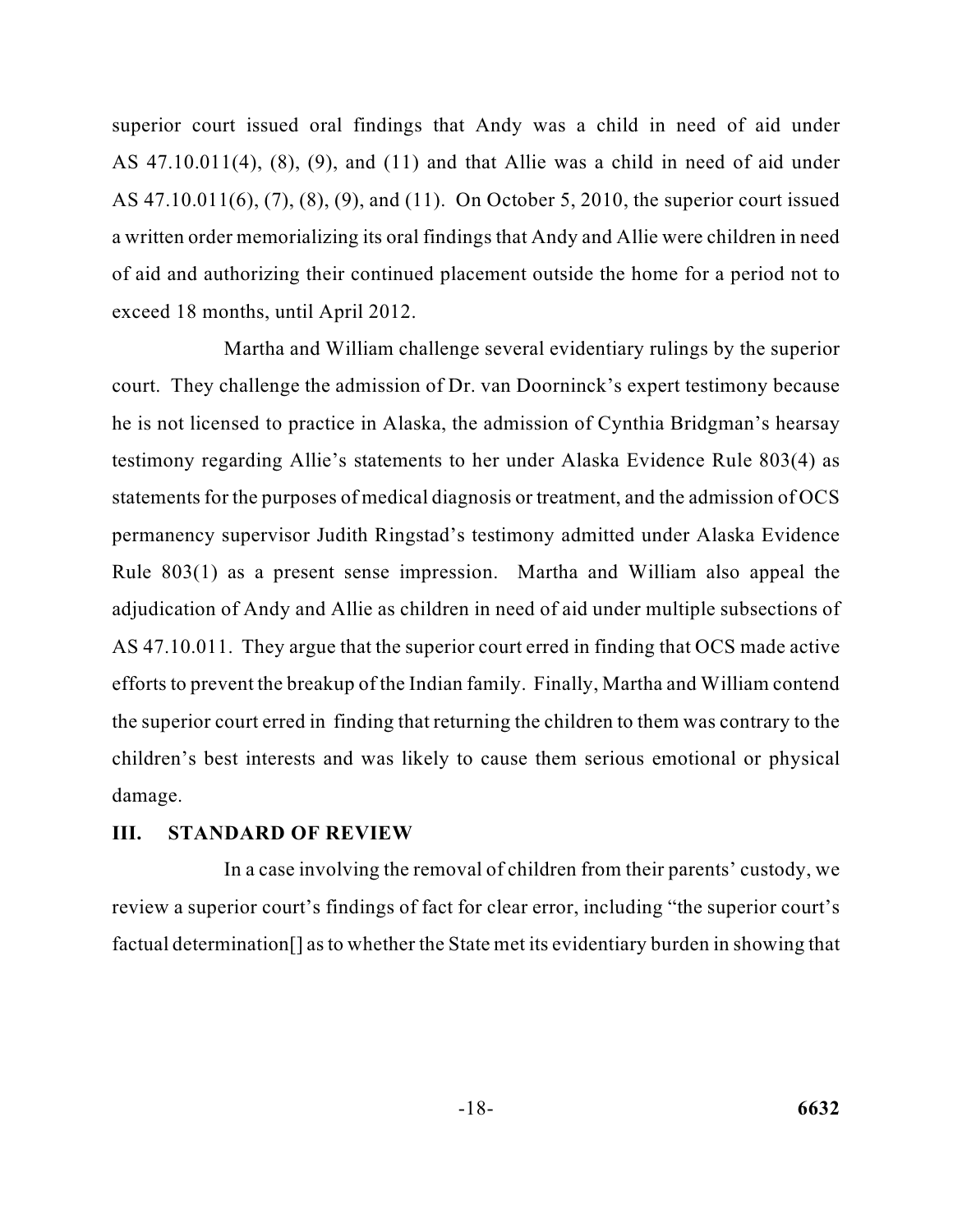the children are in need of aid."<sup>3</sup> "Findings of fact are clearly erroneous if a review of a definite and firm conviction that a mistake has been made."<sup>4</sup> Conflicting evidence is weigh evidence when the record provides clear support for the trial court's ruling."**<sup>5</sup>** We Child in Need of Aid statutes are questions of law that we review de novo.**<sup>7</sup>**"Whether the State has complied with ICWA's 'active efforts' requirement presents a mixed the entire record in the light most favorable to the prevailing party below leaves us with ordinarily not enough to overturn a superior court's factual findings, and we "will not regive "particular deference" to the superior court's factual findings when "they are based primarily on oral testimony, because the trial court, not this court, judges the credibility of witnesses and weighs conflicting evidence."<sup>6</sup> Whether the superior court's factual findings comport with the requirements of the Indian Child Welfare Act and Alaska's question of law and fact."**<sup>8</sup>**

 "We review a trial court's decision to admit or exclude evidence, including expert witness testimony, for abuse of discretion and will only reverse an erroneous

**<sup>3</sup>***Pravat P. v. State, Dep't of Health & Soc. Servs., Office of Children's Servs.*, 249 P.3d 264, 270 (Alaska 2011).

 **<sup>4</sup>***Id.* at 269-70 (quoting *Dale H. v. State, Dep't of Health & Soc. Servs.*, 235 P.3d 203, 209-10 (Alaska 2010)).

**<sup>5</sup>***Tessa M. v. State, Dep't of Health & Soc. Servs., Office of Children's Servs.*, 182 P.3d 1110, 1114 (Alaska 2008).

 **<sup>6</sup>***Josephine B. v. State, Dep't of Health & Soc. Servs., Office of Children's Servs.*, 174 P.3d 217, 222 (Alaska 2007).

 **<sup>7</sup>***Neal M. v. State, Dep't of Health & Soc. Servs., Office of Children's Servs.*, 214 P.3d 284, 290 (Alaska 2009).

**<sup>8</sup>***Id.*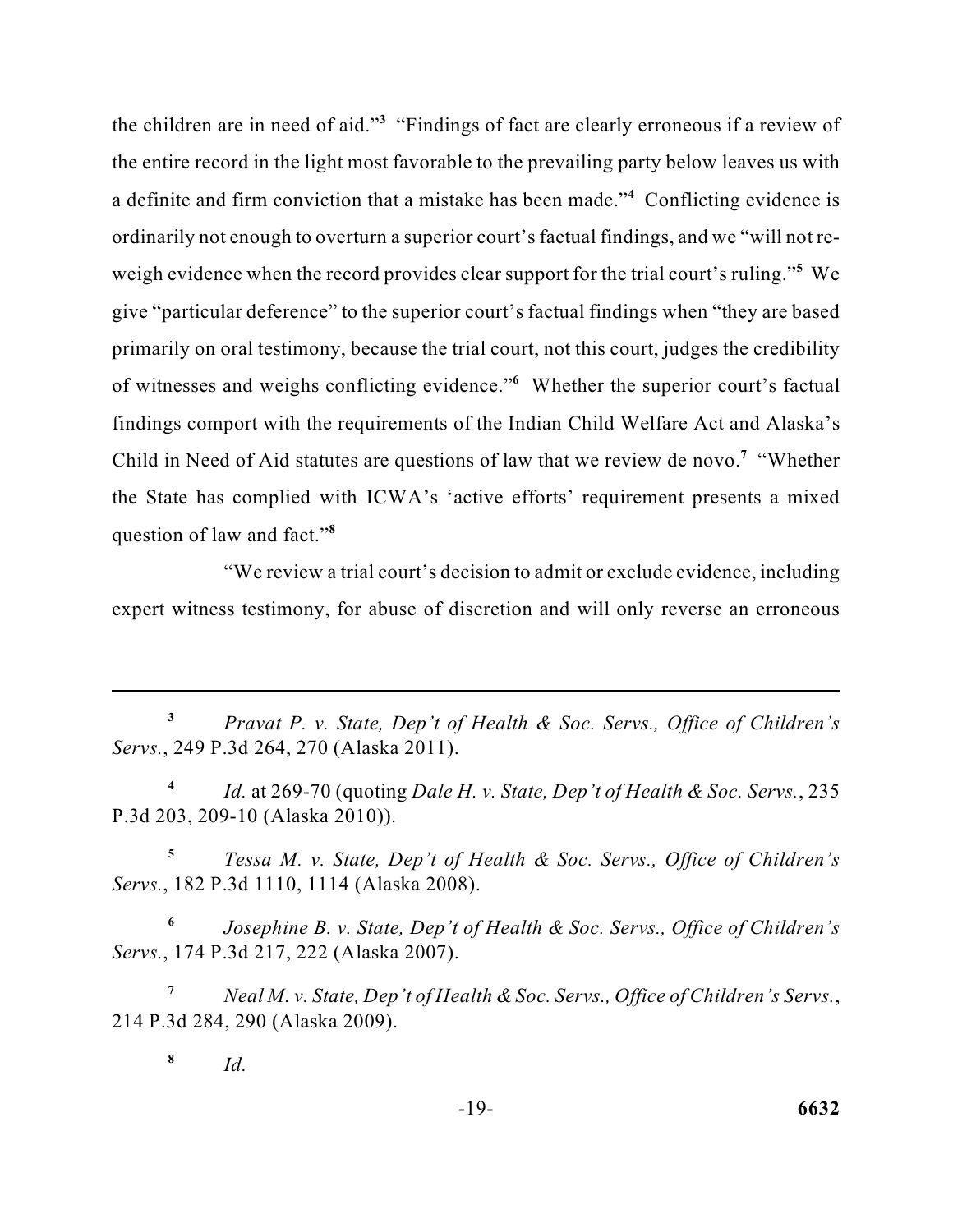only when we are left with a definite and firm conviction, after reviewing the whole decision if it affected the substantial rights of a party."<sup>9</sup> "An abuse of discretion exists record, that the trial court erred in its ruling."**<sup>10</sup>**

### **IV. DISCUSSION**

### **A. The Superior Court Did Not Abuse Its Discretion In Its Evidentiary Rulings.**

### **1. The expert testimony from the psychologist licensed out of state was admissible.**

 Dr. van Doorninck is a psychologist from Colorado who was hired by OCS to evaluate the family. At the adjudication trial, Dr. van Doorninck was qualified as an expert without objection. William now argues that Dr. van Doorninck's testimony was Alaska.<sup>11</sup> William points to AS 08.86.170(a), which provides that, unless licensed, "a person may not use the title 'psychologist'," and AS 08.86.180(a), which provides that, credentials or a courtesy license.**<sup>12</sup>**William alleges that Dr. van Doorninck, even without inadmissible because Dr. van Doorninck is not licensed to practice psychology in unless licensed, "a person may not practice psychology or hold out publicly as a psychologist or as practicing psychology." William also relies on the statutory procedures in place to allow an out-of-state psychologist to obtain a license by

**<sup>9</sup>***Cartee v. Cartee*, 239 P.3d 707, 721 (Alaska 2010) (internal citations omitted).

**<sup>10</sup>***Schofield v. City of St. Paul*, 238 P.3d 603, 606 (Alaska 2010) (quoting *Getchell v. Lodge*, 65 P.3d 50, 53 (Alaska 2003)).

 William claims that he relied on Dr. van Doorninck's statement that he did not need to be licensed and that he otherwise would have objected to his qualifications as an expert. **<sup>11</sup>**Although he did not object to Dr. van Doorninck's qualifications at trial,

**<sup>12</sup>**AS 08.86.150 (allowing for license by credentials rather than examination); (continued...)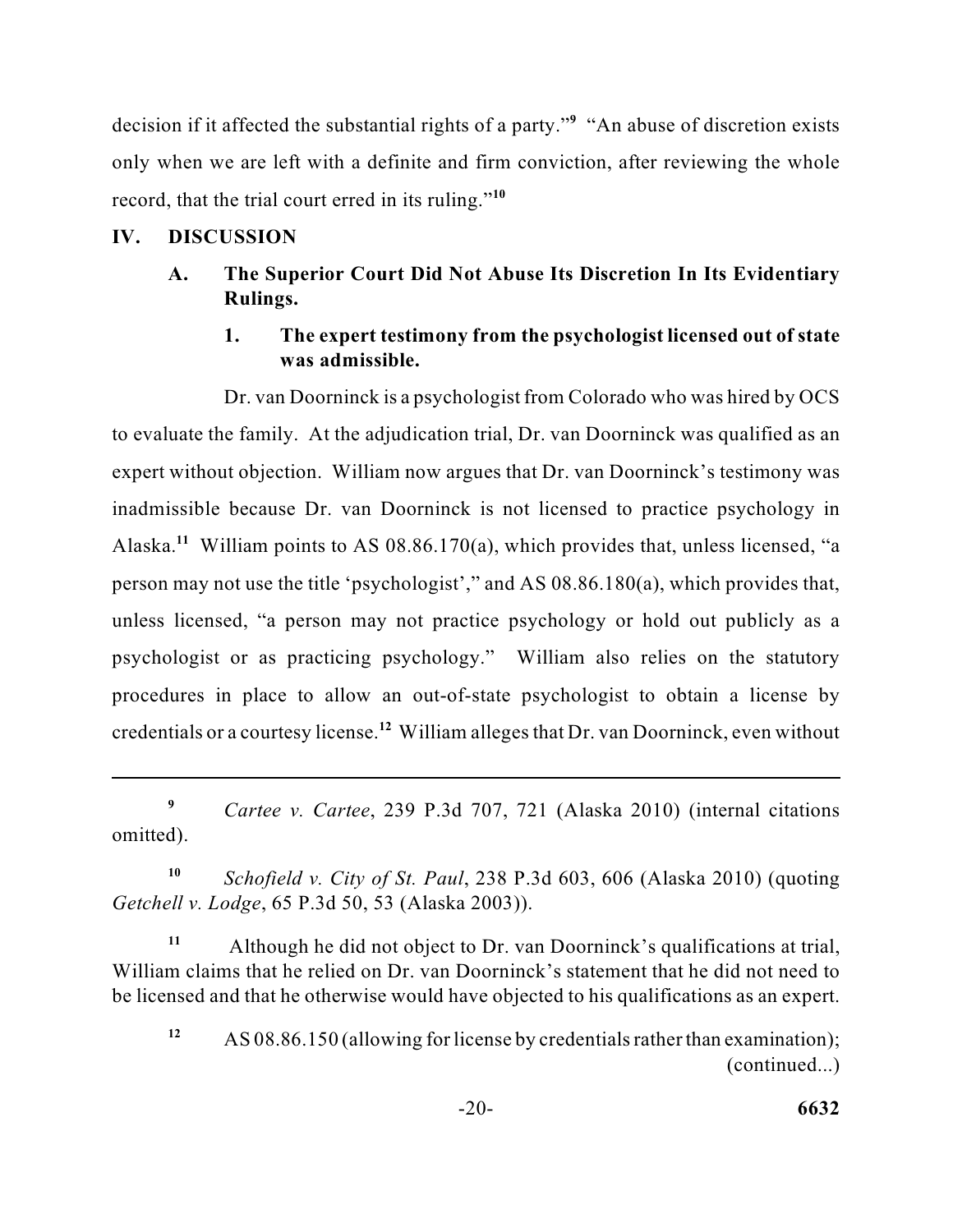a license, could have been a qualified expert witness if he testified only about general issues, but that he crossed the line into "practicing" psychology by evaluating and administering psychological tests to Martha, Allie, and Andy.

 the admissibility of expert testimony, has no licensing requirement; it only states that an expert witness can be qualified based on "knowledge, skill, experience, training, or education." And ICWA does not include any licensing requirement for "qualified expert witnesses need not be licensed in Alaska in order to testify here. In *Handley v. State*, a State objected that the expert "was not qualified because he is not a clinical psychologist, virtue of his training and experience."<sup>14</sup> After reviewing the expert's qualifications, we testimony and expressly concluding that "[t]here is no requirement that a witness possess and Martha do not question Dr. van Doorninck's qualifications based on his knowledge, skill, experience, training, or education; they simply argue that he did not go through the William's argument is without merit. Alaska Evidence Rule 702, governing witnesses" under 25 U.S.C. § 1912(e). We have already determined that expert criminal defendant sought to admit expert testimony about alcoholic blackouts in support of his diminished capacity defense.**<sup>13</sup>**The trial court excluded the testimony after the qualified to be licensed under Alaska law" and "that he was not otherwise qualified, by reversed, holding that it was an abuse of discretion for the trial court to exclude the a particular license or academic degree in order to qualify as an expert."**<sup>15</sup>** Here, William

**<sup>13</sup>**615 P.2d 627, 629 (Alaska 1980).

 $14$  *Id.* 

**<sup>15</sup>***Id.* at 630.

**<sup>12</sup>**(...continued)

<sup>12</sup> Alaska Administrative Code (AAC) 60.030 (2011) (describing application procedures for license by credentials); 12 AAC 60.035 (providing procedures for obtaining a courtesy license).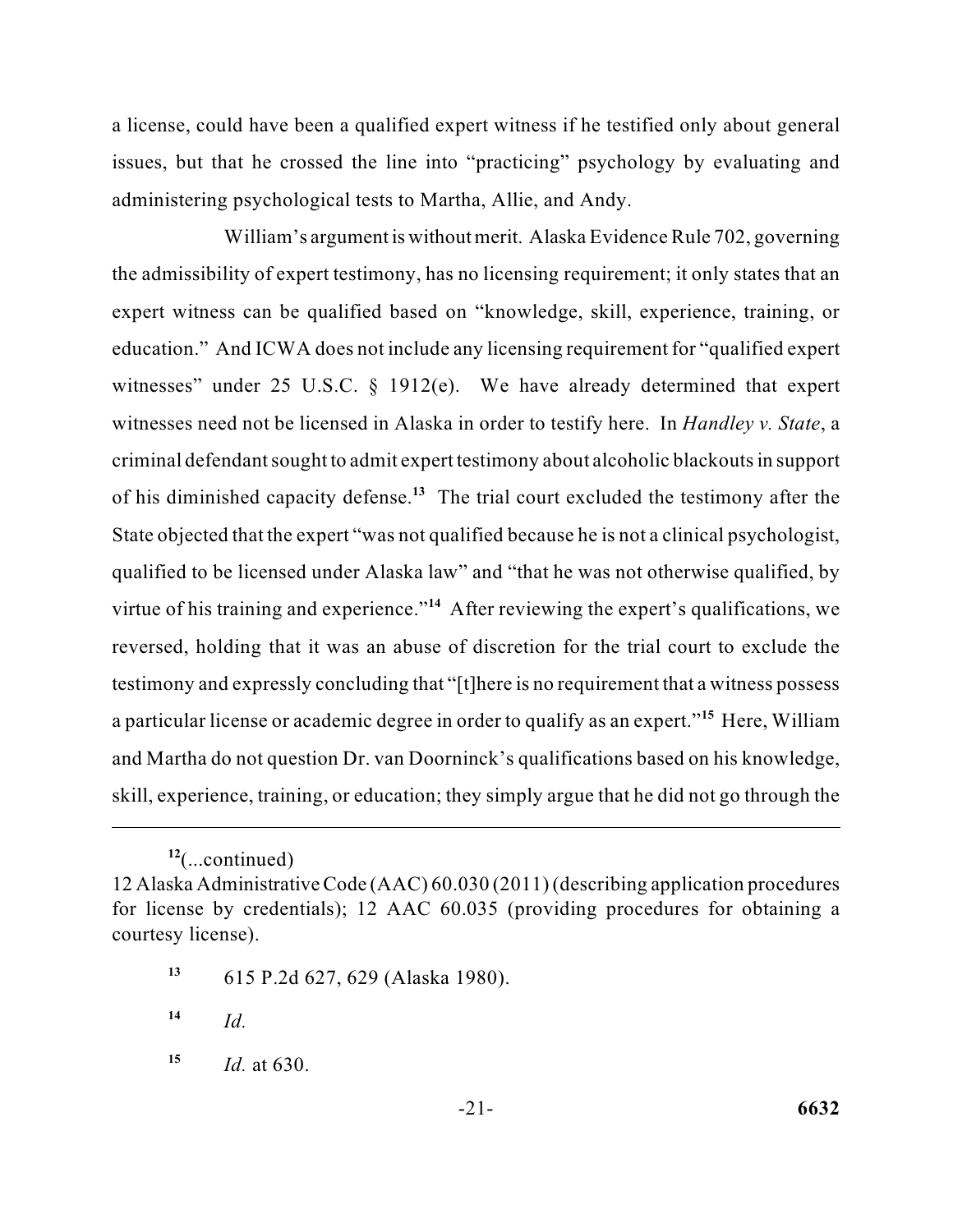Dr. van Doorninck's lack of an Alaska license has no bearing on the admissibility of his expert testimony. The trial court did not abuse its discretion by allowing the testimony. proper procedures to become licensed in Alaska before evaluating the family.

### **2. In CINA cases, statements made by a child to a therapist are admissible under Alaska Evidence Rule 803(4).**

 clarified that her role was to provide treatment for Allie and that she was not conducting and details are necessary to the treatment[,] including the identity of the perpetrator and During the adjudication trial, Cynthia Bridgman testified about numerous statements made by Allie during her therapy sessions that related to alleged sexual experiences or exposure to sexual material. In recounting these statements, Bridgman forensic interviews. The superior court concluded that the statements were admissible because they were made for the purposes of medical diagnosis or treatment under Evidence Rule 803(4). The superior court further explained that "[t]he circumstances the circumstances of the sexual contact and the nature of the sexual contact. [Allie] understands the purpose of therapy and g[ave] the statements understanding  $\dots$  th[at] context."

 Bridgman's testimony, arguing that these were hearsay statements and that the superior court abused its discretion by allowing the statements to be admitted for the truth of the Allie's statements should not have been admitted under Evidence Rule 803(4) because they were made over the course of many therapy sessions rather than for the purpose of admissible under Evidence Rule 803(4), "the scope of the exception" does not allow for Martha and William challenge the superior court's decision to admit matter under the medical treatment exception. Martha and William also allege that an initial diagnosis. Finally, they argue that even if some of Allie's statements were "the identity of any assailant."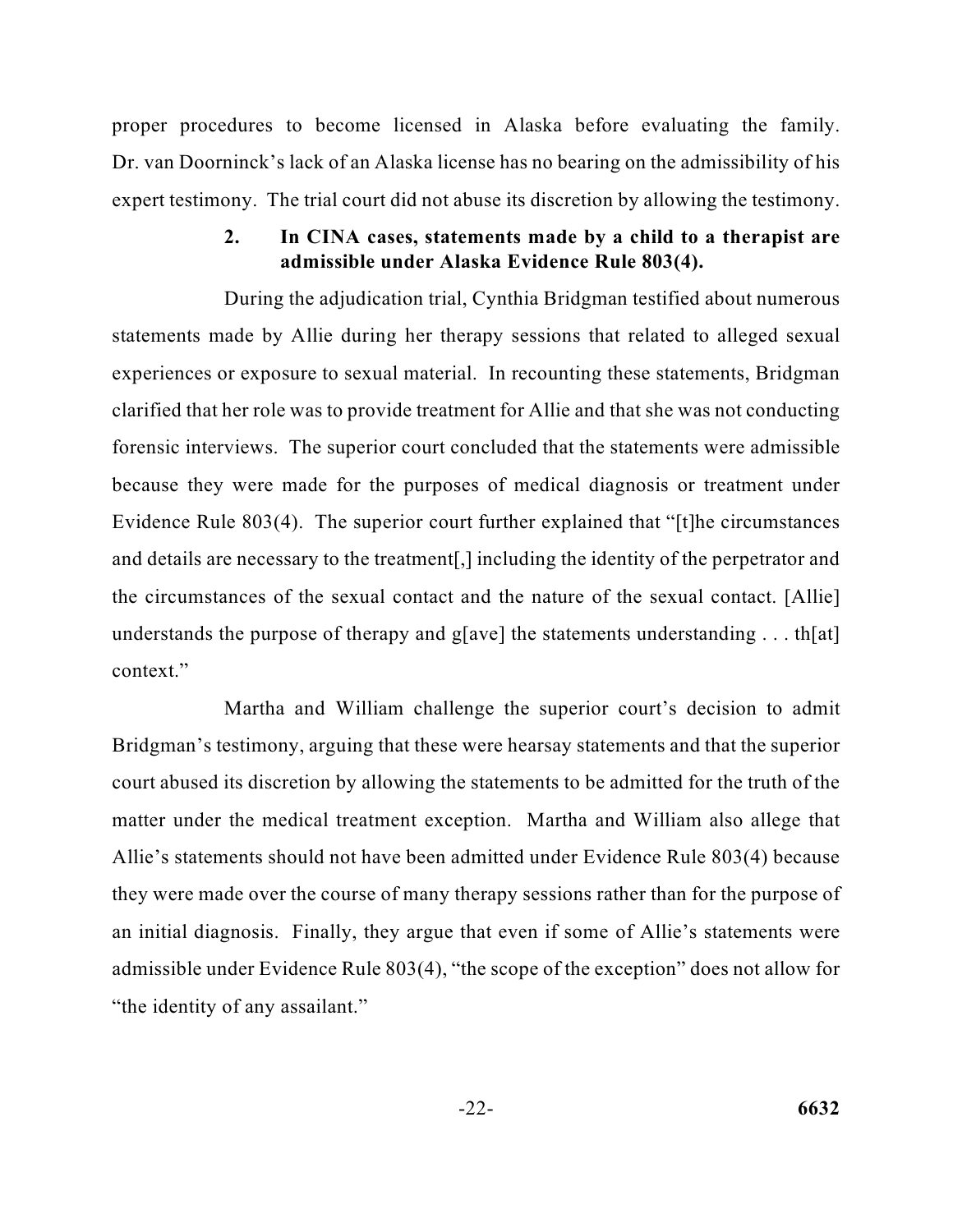Evidence Rule 803(4) provides a hearsay exception for "[s]tatements made for purposes of medical diagnosis or treatment and describing medical history, or past or present symptoms, pain, or sensations, or the inception or general character of the cause or external source thereof insofar as reasonably pertinent to diagnosis or treatment." The commentary provides that the statements need not be made only to a physician, suggesting "hospital attendants, ambulance drivers, or even members of the family" as acceptable substitutes.**<sup>16</sup>**

Here, statements made by Allie to Bridgman in her capacity as clinical social worker were properly considered under Evidence Rule 803(4). The commentary to the rule provides that the statements need not be made to a physician, and many other courts have applied this rule to mental health workers under rules similar to Evidence Rule 803(4).**<sup>17</sup>**As the Alabama court of appeals has explained, this hearsay exception applies where "the purpose of the child's counseling sessions . . . [is] for treatment" rather than "designed primarily for an evaluation of the child for a custody recommendation."**<sup>18</sup>**

 *for Health & Family Servs. v. A.G.G.*, 190 S.W.3d 338, 343-44 (Ky. 2006); *In re O.A.W.*, 153 P.3d 6, 13-14 (Mont. 2007); *In re J.D.H.*, 130 P.3d 245, 248-50 (Okla. 2006); *In re*  **<sup>17</sup>***See, e.g.*, *M.B. v. R.P.*, 3 So. 3d 237, 247-48 (Ala. Civ. App. 2008); *Cabinet Jessica C.*, 690 A.2d 1357, 1363-64 (R.I. 1997); *In re Dependency of M.P.*, 882 P.2d 1180, 1183-85 (Wash. App. 1994).

 Federal courts have also allowed statements to mental health workers to be  *See, e.g.*, *United States v. Kappell*, 418 F.3d 550, 556-57 (6th Cir. 2005); *United States*  admitted under Federal Rule of Evidence 803(4), which is identical to Alaska's rule. *v. Yellow*, 18 F.3d 1438, 1442 (8th Cir. 1994).

**<sup>18</sup>***M.B.*, 3 So. 3d at 248.

<sup>&</sup>lt;sup>16</sup> Commentary Alaska E. R. 803(4).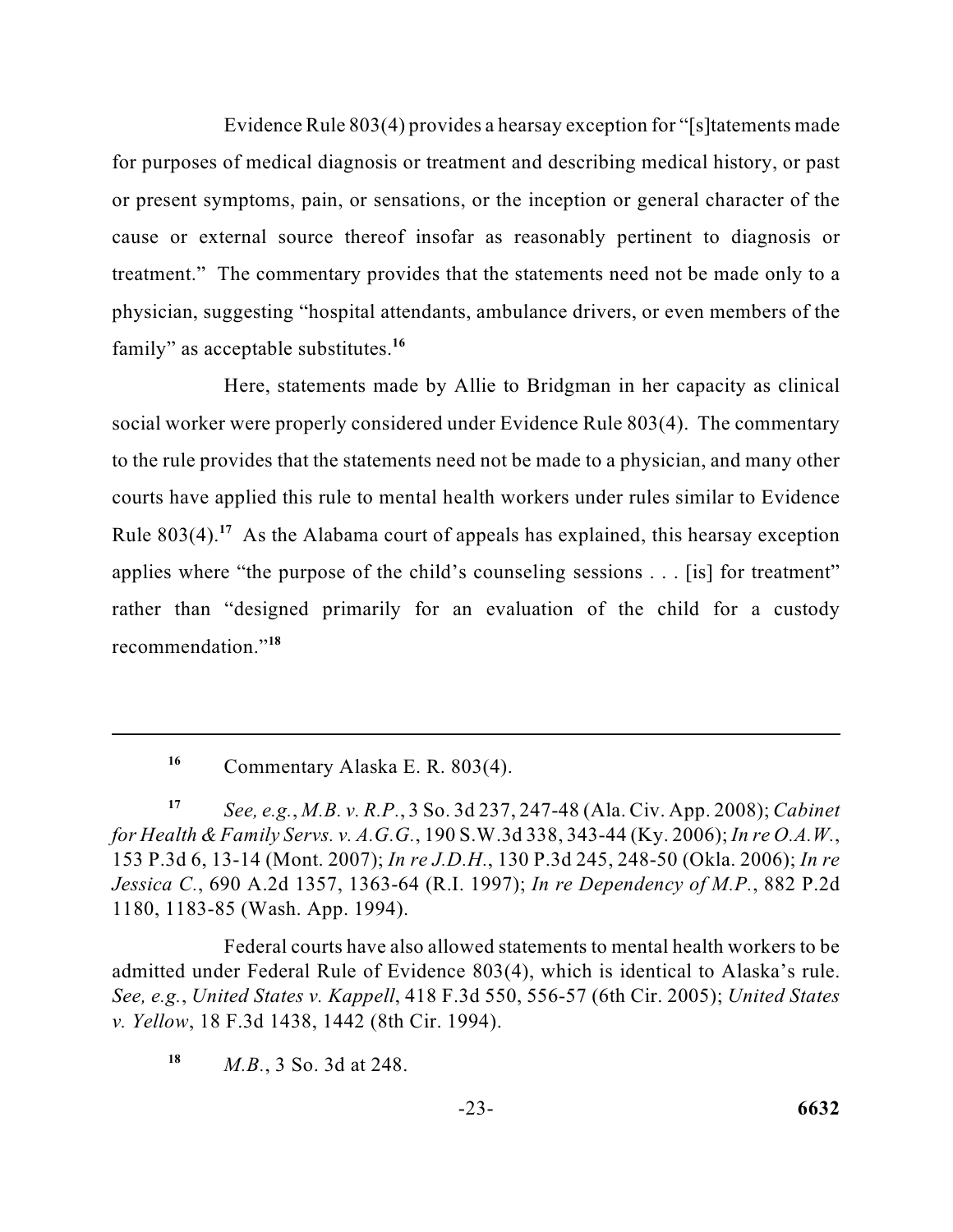admit a child's allegations of abuse in the context of criminal cases. In *Sluka v. State*, her physical abuser was inadmissible under the exception because it was not sufficiently the State had not shown that the child was unavailable as a witness or that the child under this exception for the purpose of a grand jury proceeding.<sup>21</sup> The court of appeals the two years since its decision in *Sluka*, the "body of authority" allowing "admission of statements concerning the identity of an assailant in a child abuse case" appeared "to be Alaska courts have only addressed the use of this hearsay exception to the court of appeals held that a three-year-old child's statement to a physician identifying related to diagnosis or treatment.<sup>19</sup> The court of appeals noted that other courts had reached different results and explained that a "major influence" on its decision was that "knew or understood that her statements identifying Sluka were important to her treatment."**<sup>20</sup>**But in *State v. Nollner*, the court of appeals held that another three-year-old child's statements identifying her assailant in the case of sexual abuse *were* admissible observed that "[t]here is significant authority for the state's position that [the child's] statements were properly admitted as an exception to the hearsay rule, as statements made for purposes of medical diagnosis or treatment."<sup>22</sup> The court further noted that in growing."**<sup>23</sup>**

We have allowed a child's out-of-court allegations of sexual abuse to be admitted under the residual hearsay exception when there are sufficient guarantees of

**<sup>19</sup>**717 P.2d 394, 399 (Alaska App. 1986).

 **<sup>20</sup>***Id.* n.3. It is worth noting, however, that Evidence Rule 803(4) is a hearsay exception for which the declarant's availability is immaterial.

**<sup>21</sup>**749 P.2d 905, 908-09 (Alaska App. 1988).

**<sup>22</sup>***Id.* at 908.

**<sup>23</sup>***Id.*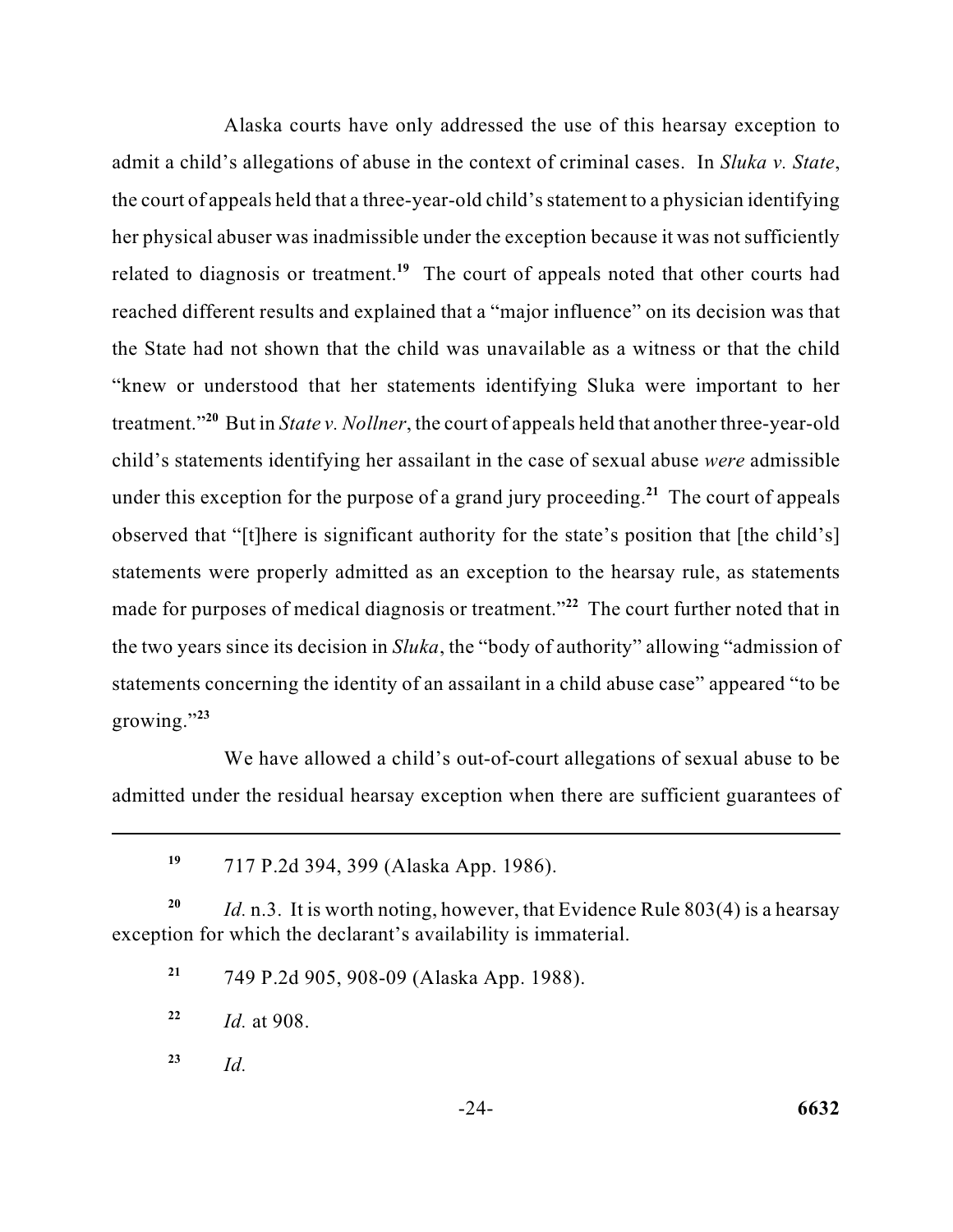trustworthiness.**<sup>24</sup>**In that context, we have observed that "[t]he out-of-court statements of a child in proceedings where abuse is alleged are often quite necessary to the administration of justice."<sup>25</sup> In *In re A.S.W.*, we also explained that in a CINA proceeding, the due process concerns regarding a child's out-of-court accusations of abuse are less troubling than in a criminal case because the purpose of the hearing is not punitive and a judge, not jury, is making determinations:

> Child in Need of Aid ("CINA") proceedings are designed to protect children from injury or mistreatment and to help safeguard their physical, mental and emotional well-being. These confidential proceedings are not concerned with imposing either criminal penalties or civil liability on the alleged abuser. The focus of a CINA proceeding is not whether conduct constituting child abuse occurred, but whether the child's well-being is imperiled.

> In addition, CINA proceedings are tried before a judge, not a jury. While, in a jury trial, the admission of improper evidence may pose a threat to the accuracy of the outcome, in a CINA proceeding, the judge is more capable of attributing the proper weight to the evidence presented by the parties.<sup>[26]</sup>

We conclude that the superior court did not abuse its discretion by admitting Allie's statements to Bridgman, including the statements identifying her

**<sup>24</sup>***See, e.g.*, *In re A.S.W.*, 834 P.2d 801, 804 (Alaska 1992); *Broderick v. King's Way Assembly of God Church*, 808 P.2d 1211, 1218 (Alaska 1991).

 (quoting Judy Yun, Note, *A Comprehensive Approach to Child Hearsay Statements in*  **<sup>25</sup>***In re A.S.W.*, 834 P.2d at 804 (also noting that "[t]he unusually compelling need for children's hearsay statements in sex abuse cases is demonstrated primarily by the fact that the statements often constitute the only proof of the crime. Physical corroboration is rare, for the crimes committed are predominantly nonviolent in nature." *Sex Abuse Cases*, 83 COLUM. L. REV. 1745, 1749-50 (1983))).

**<sup>26</sup>***Id.* at 806 (internal citations omitted).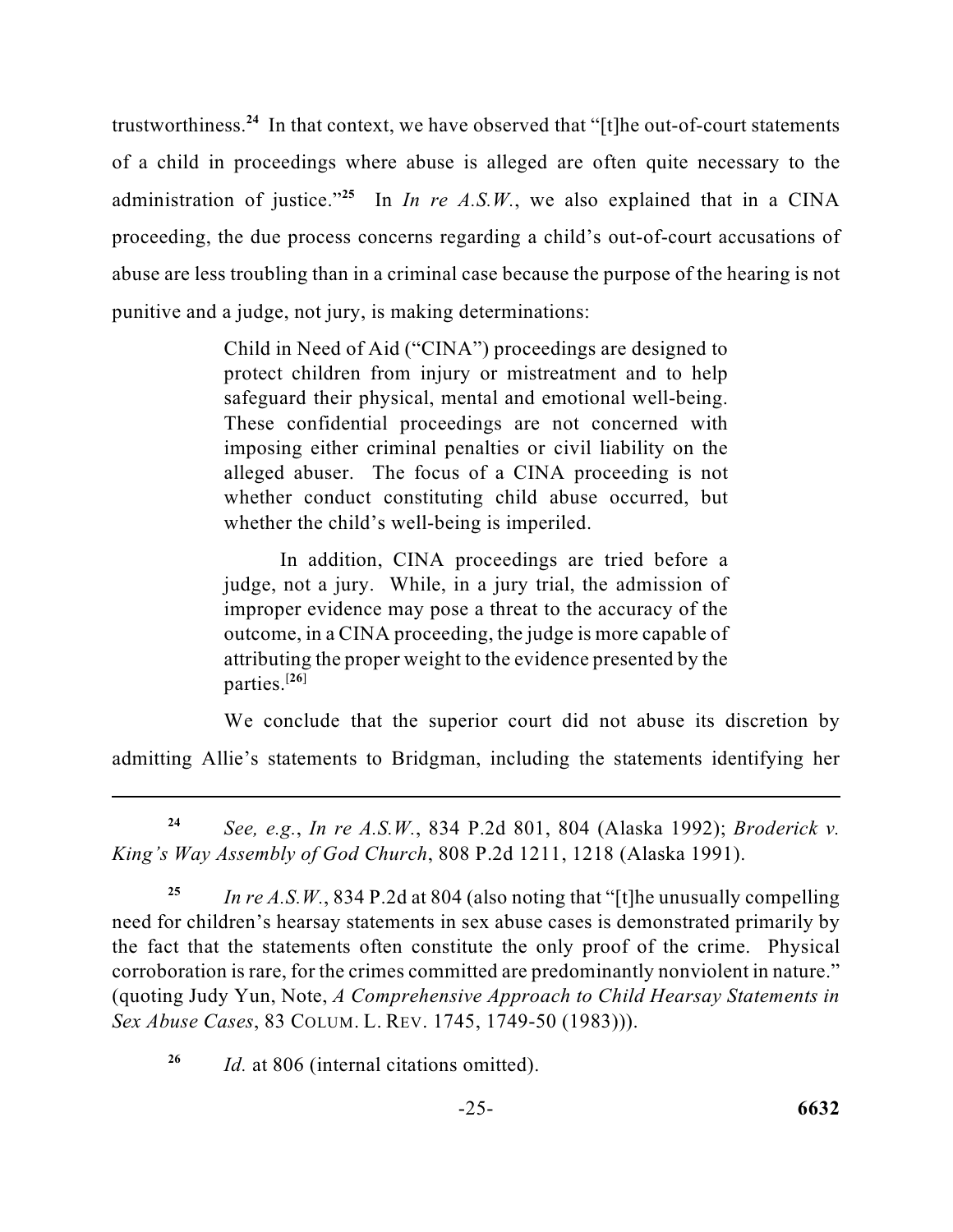brothers as potential assailants, under Evidence Rule 803(4). The court of appeals has and that she was not acting as a forensic investigator, and the superior court expressly found that Allie understood the purpose of her sessions with Bridgman. The superior recognized that a child's statements identifying an assailant in the case of potential sex abuse can be made for the purposes of treatment, and we have admitted similar statements under the residual exception in other CINA proceedings. In this particular case, Bridgman testified that her sessions with Allie were for the purpose of treatment court did not abuse its discretion in admitting Bridgman's testimony under Evidence Rule 803(4).

### **3. We do not need to address the admissibility of Judith's Ringstad's testimony.**

 William argues that it was an abuse of discretion for the superior court to on duty during an incident where William came to the OCS offices and yelled and spit at OCS staff. OCS called the police, and William was escorted from the premises and subsequently banned from the OCS offices. Alden related this incident to Ringstad, the provides a hearsay exception for present sense impression: "[a] statement describing or explaining an event or condition made while the declarant was perceiving the event or condition, or immediately thereafter." We do not need to reach the question whether admit testimony from Judith Ringstad, an OCS permanency supervisor, describing statements made to her by Sara Alden, an OCS staff manager. Alden was the manager supervisor for the family's case, approximately 30 minutes after it happened. The superior court admitted Ringstad's testimony under Alaska Evidence Rule 803(1), which Alden's statement made 30 minutes after the event falls within the present sense impression exception. Any error in admitting these statements was harmless because the record contains many examples of William cursing at and threatening OCS workers, including William's conviction for misdemeanor fourth degree assault. Moreover,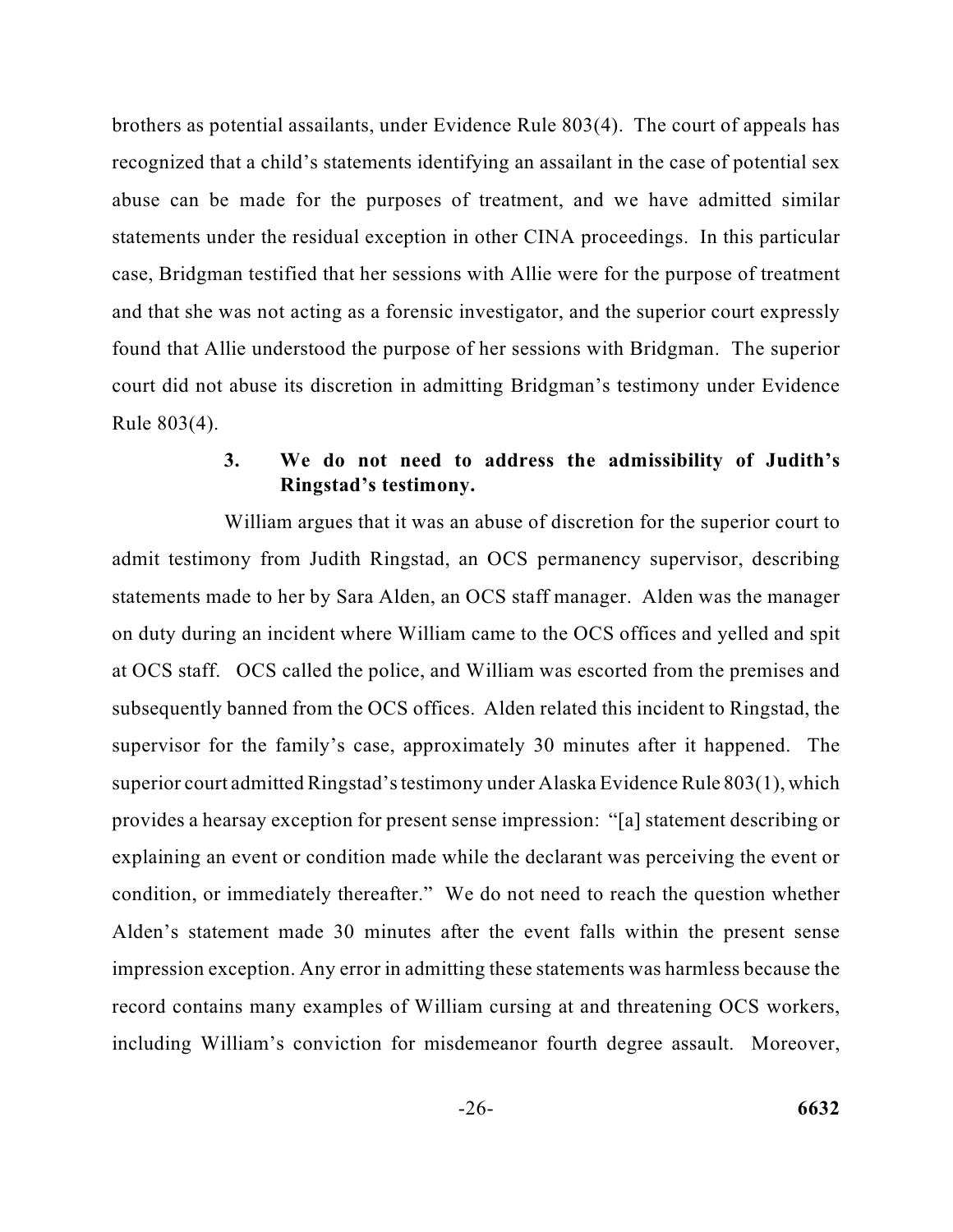"war" with OCS for the "past 14 years" and acknowledged that he had threatened to kill caseworkers who came to his home. Thus any error in admitting Ringstad's statements William conceded that he feels "defiant" toward OCS. William stated that he was at was harmless.**<sup>27</sup>**

### **cases or Department of Juvenile Justice files involving Martha 4. The superior court did not improperly rely on previous CINA and William's other children.**

 notice of a previous CINA case involving the family as well as the juvenile delinquency records of Willie and Aaron. The superior court's adjudication order states that its supported by testimony given in the present case. The probable cause finding also refers to the guardian ad litem's exhibits, which included Willie's and Aaron's juvenile "subject to certain objections" made by Martha and William. Given that the juvenile William also argues that it was error for the superior court to take judicial findings are "[b]ased on the evidence received at the [adjudication] hearing, the court's previous findings in this case, and the court's records in this case." In the superior court's previous written findings on probable cause, the superior court said that it was "taking notice of the findings entered by Judge Hopwood" in the 2004 CINA case. But the superior court explained that it was taking notice of that file because the file was delinquency records, but the superior court expressly recognized that those exhibits were

 **<sup>27</sup>***See Dobos v. Ingersoll*, 9 P.3d 1020, 1024-25 (Alaska 2000) (declining to reach the issue of whether the admission of testimony was proper under Rule 803(1), the present sense impression exception to hearsay, because any error would be harmless since there was substantial evidence to support the finding of negligence and the testimony offered contributed only a "small role").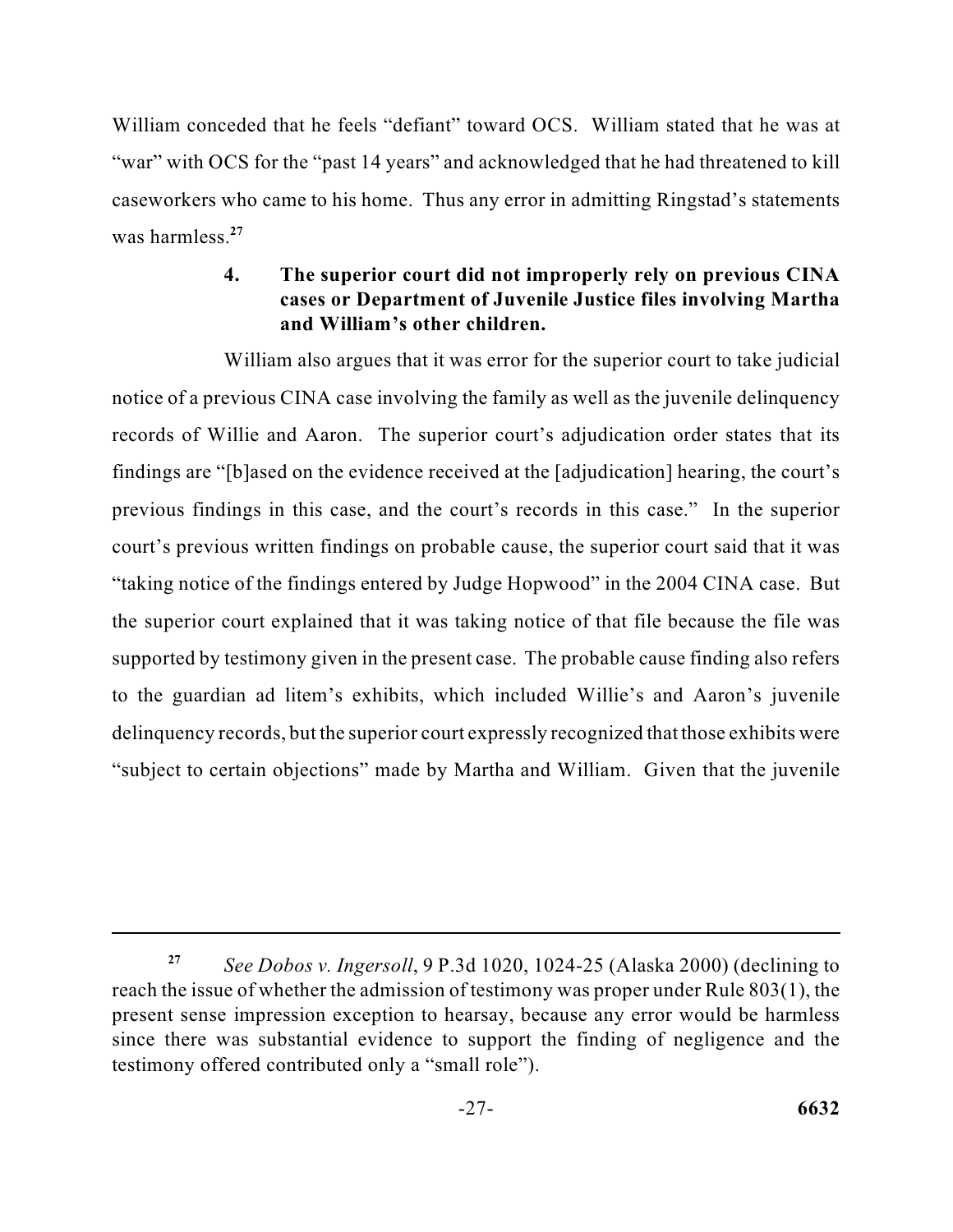records were supported by live testimony, the superior court did not err in considering findings from previous cases or juvenile justice files.**<sup>28</sup>**

### **B. The Superior Court Did Not Err In Finding That Andy And Allie Are Children In Need Of Aid.**

 the testimony of qualified expert witnesses, that continued custody by the parent is likely Martha and William appeal the adjudication of Andy and Allie as children in need of aid and the disposition order placing the children in the custody of OCS. In order to grant an adjudication petition the superior court must find by a preponderance of the evidence that the child is in need of aid under one or more subsections of AS 47.10.011.**<sup>29</sup>** The superior court must also conclude that OCS has made active efforts to provide remedial services and rehabilitative programs designed to prevent the breakup of the Indian family but that those efforts have proved unsuccessful.**<sup>30</sup>**If a child is an Indian child, the superior court must find by clear and convincing evidence, including to result in serious emotional or physical damage to the child.**<sup>31</sup>**

**<sup>30</sup>**25 U.S.C. § 1912(d) (2006); CINA Rule 17(c).

**<sup>31</sup>**25 U.S.C. § 1912(e) (2006); CINA Rule 17(d)(2).

<sup>28</sup>  (Alaska 2008) ("the determination of whether OCS made reasonable efforts may involve reasonableness of the division's efforts . . . must be viewed in light of the entire history  of services"); *see also Ralph H. v. State, Dep't of Health & Soc. Servs., Office of*  **<sup>28</sup>**Trial courts often correctly rely upon a family's history with OCS to make findings. *See Audrey H. v. State, Office of Children's Servs.*, 188 P.3d 668, 679 n.35 consideration of all interactions between the parent and OCS"); *Erica A. v. State, Dep't of Health & Soc. Servs., Div. of Family & Youth Servs.*, 66 P.3d 1, 7 (Alaska 2003) ("the *Children's Servs.*, 255 P.3d 1003, 1006 (Alaska 2011) (upholding an adjudication of children as in need of aid based in part upon OCS's "prior contact with the family").

 **<sup>29</sup>**AS 47.10.011; CINA Rule 15(c). At the State's request, in this case the superior court made its adjudication findings under the higher clear and convincing evidence standard.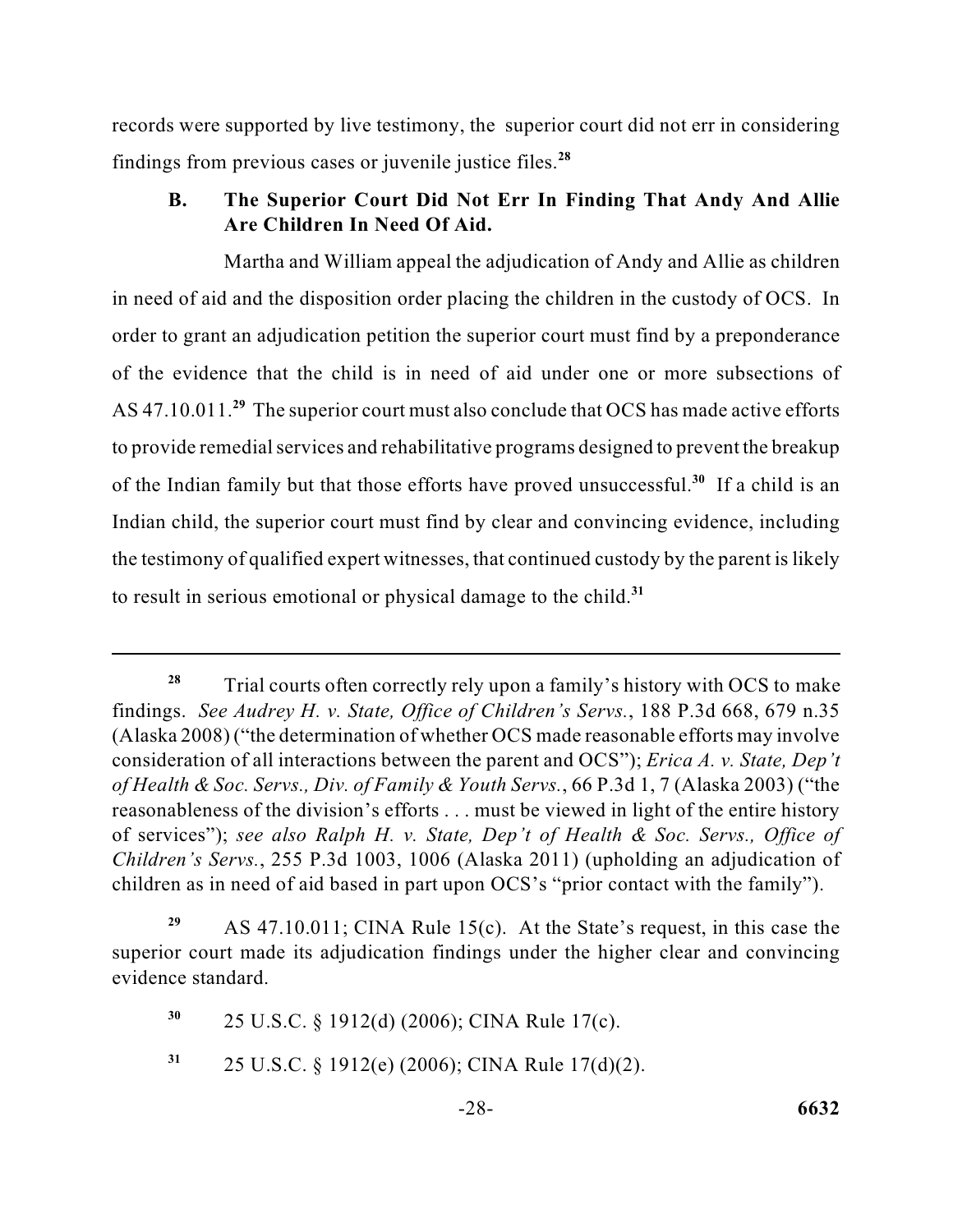review them under the preponderance standard.**<sup>33</sup>** Under the preponderance standard, the The superior court found Andy and Allie to be children in need of aid under multiple subsections of AS 47.10.011. But only one statutory basis is required to find that a child is in need of aid.**<sup>32</sup>**Additionally, at the State's request, the superior court made its adjudication findings under the higher clear and convincing evidence standard, although only the preponderance of the evidence standard was required. While the superior court chose to make findings based on a clear and convincing standard, we superior court did not err in adjudicating Andy and Allie as children in need of aid.

 Martha and William challenge the superior court's findings that Andy and Allie are children in need of aid under AS 47.10.011, subsections (4), (6), (7), (8), (9) and (11). While some of the findings are primarily based on conduct by or conditions created by William, the superior court expressly found that Martha had aligned herself until that stops." The record supports the trial court's assessment that Martha has shown an inability to separate herself from William's agenda against OCS and that she has OCS took custody of Andy and Allie, despite being told by OCS members not to contact facilitating her own needs. She has realigned herself with William by reconciling after with William and had not been "able to separate herself from [William's] agenda and ideology and conduct," concluding that "her outcome will be tied to [William's] outcome failed to protect her children from William's abusive behavior and conditions. When William because he had previously threatened OCS members, she did so anyway. According to Dr. van Doorninck, Martha's relationship with the children is focused on a brief period of separation, and has expressed no desire to separate herself from

 **<sup>32</sup>***Jon S. v. State, Dep't of Health & Social Servs., Office of Children's Servs.*, 212 P.3d 756, 762 (Alaska 2009).

**<sup>33</sup>**To support a clear and convincing standard, the superior court would have to make more extensive findings.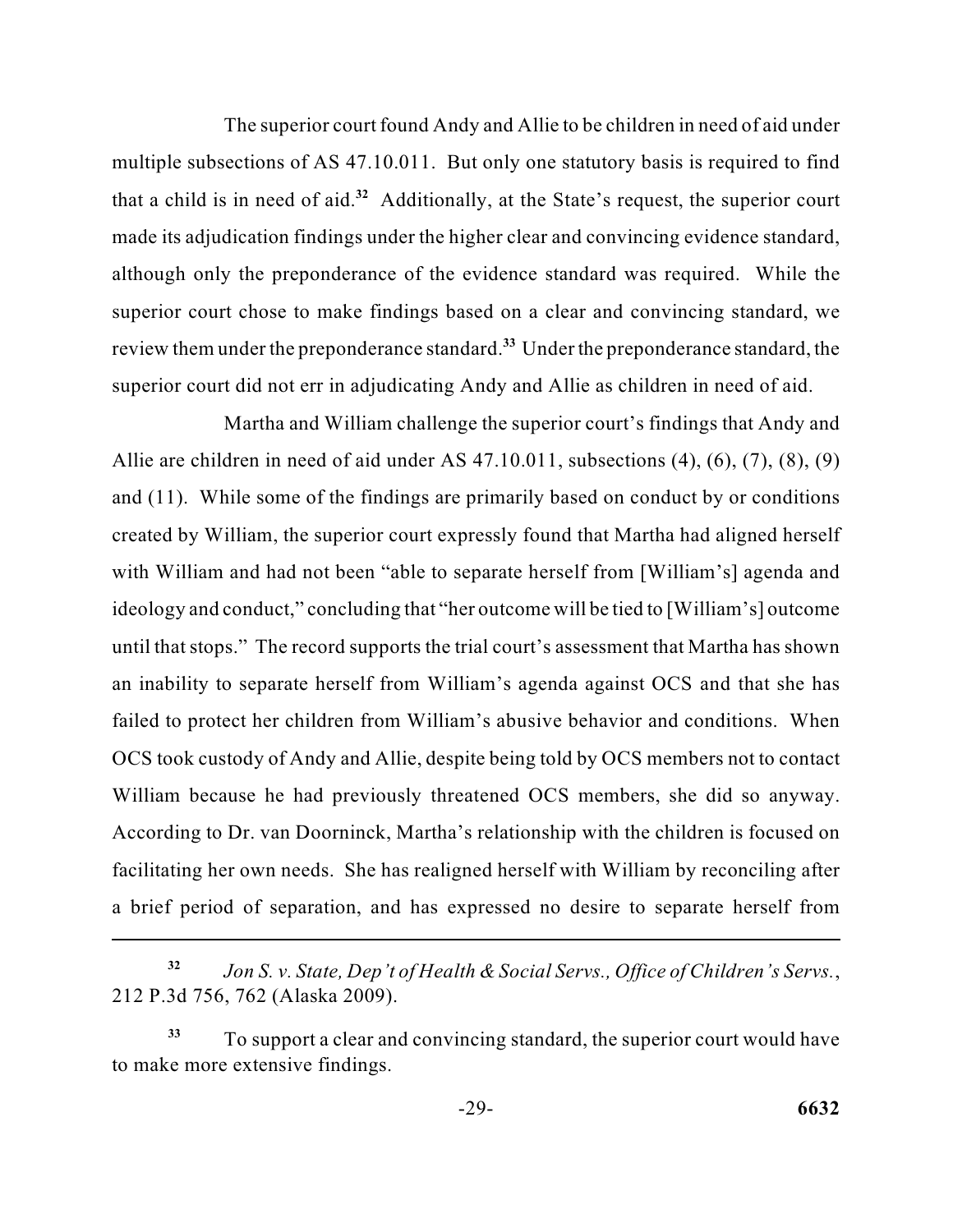William's actions. Until she has done so, William and Martha's conduct are properly evaluated together.**<sup>34</sup>**

### **1. The superior court did not err in finding that Andy and Allie are children in need of aid under AS 47.10.011(8).**

 found that "these injuries are the product of the parents' household and, with regard to [Andy], the product of the father's behavior." The superior court concluded that "[w]ith The superior court found that both Andy and Allie are children in need of aid under AS 47.10.011(8), which provides that a child is in need of aid if conduct or conditions created by the parent have resulted in mental injury to the child or have placed the child at substantial risk of mental injury. The superior court explained that Andy's mental health diagnoses and Allie's sexual reactivity "are the sort of mental injur[ies] that would qualify them for findings under that subpart." The superior court further regard to both [Andy] and [Allie], there's a pattern of ignoring and isolating and corrupting behaviors that would, if continued, result in even further mental injury."

 expert witness. There is substantial evidence that Andy suffered mental injury. Andy's testimony from Dr. van Doorninck that PTSD need not be caused by a single-event Alaska Statute 47.17.290(2) requires that mental injury be "evidenced by an observable and substantial impairment in the child's ability to function in a developmentally appropriate manner" and supported by the testimony of a qualified treatment teams at North Star and RDT, as well as Dr. van Doorninck and Dr. Parker, agreed that Andy's primary diagnosis was likely PTSD, and the superior court also heard trauma but can be the result of exposure to multiple psychological traumas during childhood.

 2008) (accepting a superior court finding that the conditions created by father's abusive *See Wilson W. v. State, Office of Children's Servs.*, 185 P.3d 94, 99 (Alaska behavior can be imputed to the mother when she fails to act to protect the children). **34**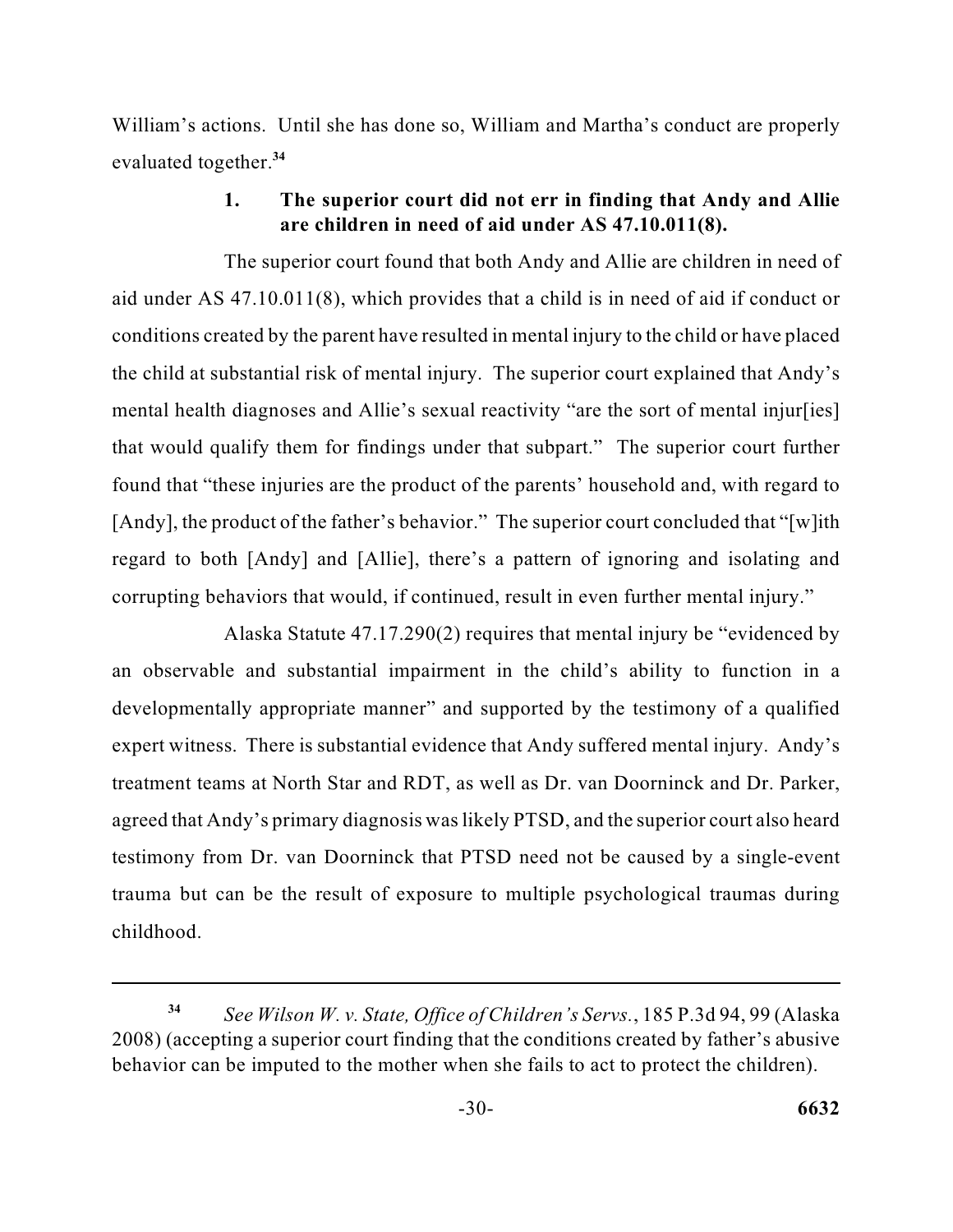diagnoses of ADHD and oppositional defiant disorder could have a genetic component. that William's history of death threats, bullying, and intimidation in front of his children, depressive disorder, mild to moderate," and "personality disorder, severe, with paranoid or even allow OCS to check on Andy at school. Martha has refused parenting classes. Martha and William contend that there was no evidence of a specific trauma that could have caused Andy's diagnosis of PTSD and point to testimony that Andy's But numerous experts, including Dr. Parker, the psychologist hired by William, testified combined with William's insistence on isolating the family from any social services, placed the children at risk. Dr. Parker noted that William continued to believe that threats to kill people were justified and concluded that William suffered from "major features." Dr. Parker further warned that it would be "difficult for [William] to change his behavior" and that this mental condition could continue to place the children at risk. Dr. van Doorninck testified that Martha was "unable to protect her children" and that both Martha and William have shown they are unwilling to modify their behavior. They have repeatedly expressed that they do not want to participate in OCS case plans or services other than visitation. William testified that he would not allow OCS home visits Given Andy's sustained mental injuries, William's continued abusive behavior, and Martha's inability to protect Andy, the superior court did not err in finding that by a preponderance of evidence Andy is a child in need of aid under AS 47.10.011(8).

 Similarly, the superior court concluded that Allie was subjected to the same finding that William's terrorizing and isolating behavior placed Allie at substantial risk. unstable conditions as Andy and placement in "the parents' household" would put her in a dangerous environment that would "result in even further mental injury." Bridgman did recognize that Allie did not have a substantial impairment in her ability to function, and Dr. van Doorninck similarly testified that Allie was mature, bright, and socially skilled for her age. But there was adequate evidence to support the superior court's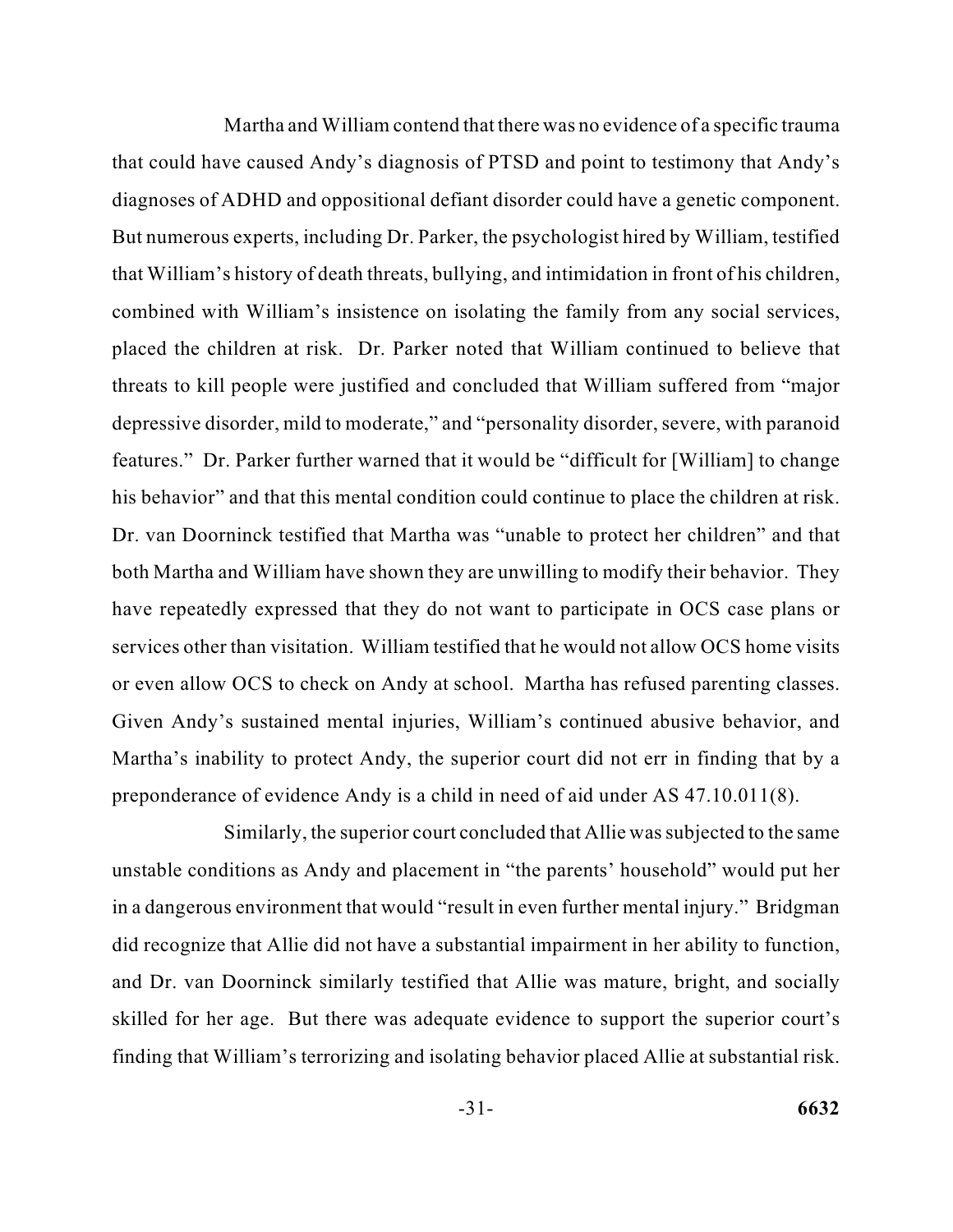of Allie's sexual reactivity, Dr. van Doorninck testified that Allie is at substantial risk of environment. The superior court did not err in finding that Allie is a child in need of aid And according to Bridgman, Allie displayed sexual reactivity. Regardless of the origin being sexually abused and that Martha lacked the skills to protect her from that abuse. The record supports the finding of a preponderance of evidence that Allie currently displays mental injury as evidenced by her sexual reactivity and is at risk of suffering future mental injury as a consequence of inadequate supervision and a hostile home under AS 47.10.011(8).

#### **2. The superior court did not err in finding that Andy and Allie are children in need of aid under AS 47.10.011(11).**

 of aid under AS 47.10.011(11), which provides that a child is in need of aid if the parent "has a mental illness, serious emotional disturbance, or mental deficiency of a nature and William's verbal assaults on school officials and OCS workers, as well as his physical The superior court also found that both Andy and Allie are children in need duration that places the child at substantial risk of physical harm or mental injury." The superior court explained that William has a personality disorder and has displayed behavior that "is terrorizing and traumatic." The children have been exposed to assaults on other members of the household, placing them at risk of mental injury.

Dr. Parker diagnosed William with a "personality disorder, severe, with paranoid features" and predicted that this disorder would make it difficult for William to change his behavior toward OCS and other authorities. Dr. Parker also described William as displaying "intimidating, controlling and at times paranoid behavior." William does not dispute this diagnosis but argues that a personality disorder "is not a mental illness" under AS 47.10.011(11). The statute, however, uses the broader language of "mental illness, serious emotional disturbance, or mental deficiency," and the superior court heard expert testimony from Dr. van Doorninck that this language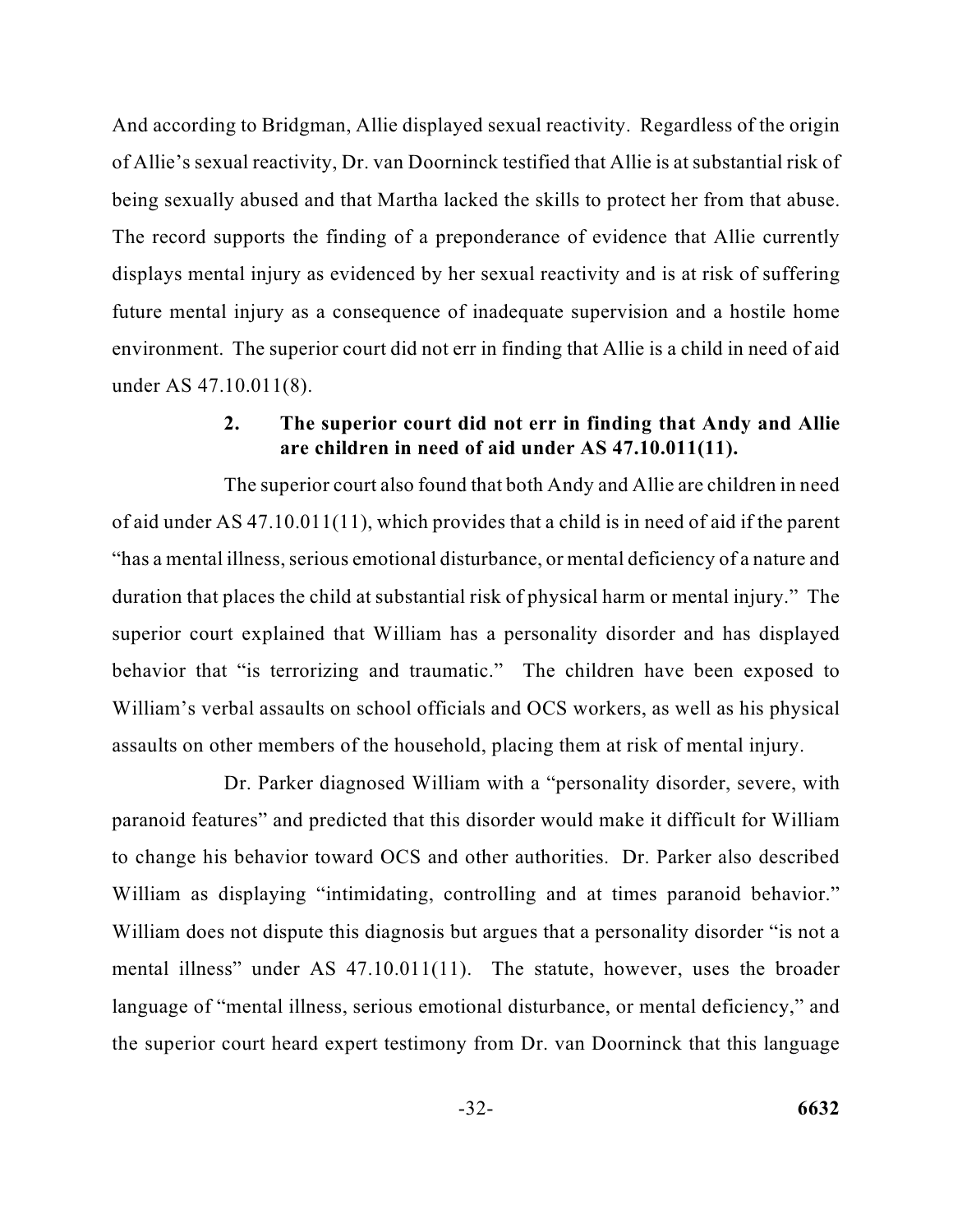find that William's personality disorder placed both children at substantial risk of mental encompasses William's personality disorder. It was not error for the superior court to injury for the reasons discussed in the previous section.**<sup>35</sup>**

### **C. The Superior Court Did Not Err In Finding That OCS Made Active Efforts To Prevent The Breakup Of The Family.**

 ICWA to provide remedial services and rehabilitative programs designed to prevent the breakup of the Indian family. The superior court found that active efforts had been mental health assessments — even though Martha and William consistently refused to cooperate. The superior court also found that OCS had provided visitation and mental Martha and William argue that OCS failed to make active efforts under made; OCS offered services — including parenting classes, parenting coaches, and health treatment services to Allie and Andy.

 William's verbally abusive and threatening behavior toward OCS staff made it difficult for OCS to provide services to the family. We have held that "a parent's demonstrated Martha and William's longstanding refusal to cooperate with OCS and lack of willingness to participate . . . may be considered in determining whether the State has taken active efforts,"**<sup>36</sup>** and we have "excused OCS from pursuing further active efforts in . . . cases where the parents have evinced no interest in cooperating with

 (7), and (9). Given that only one finding is necessary to find that a child is in need of aid <sup>35</sup> The superior court also found that Andy was a child in need of aid under AS 47.10.011(4) and (9), and Allie was a child in need of aid under AS 47.10.011(6), under AS 47.10.011, we need not examine whether Andy and Allie are children in need of aid under these additional subsections.

 **<sup>36</sup>***N.A. v. State, Div. of Family & Youth Servs.*, 19 P.3d 597, 603 (Alaska 2001).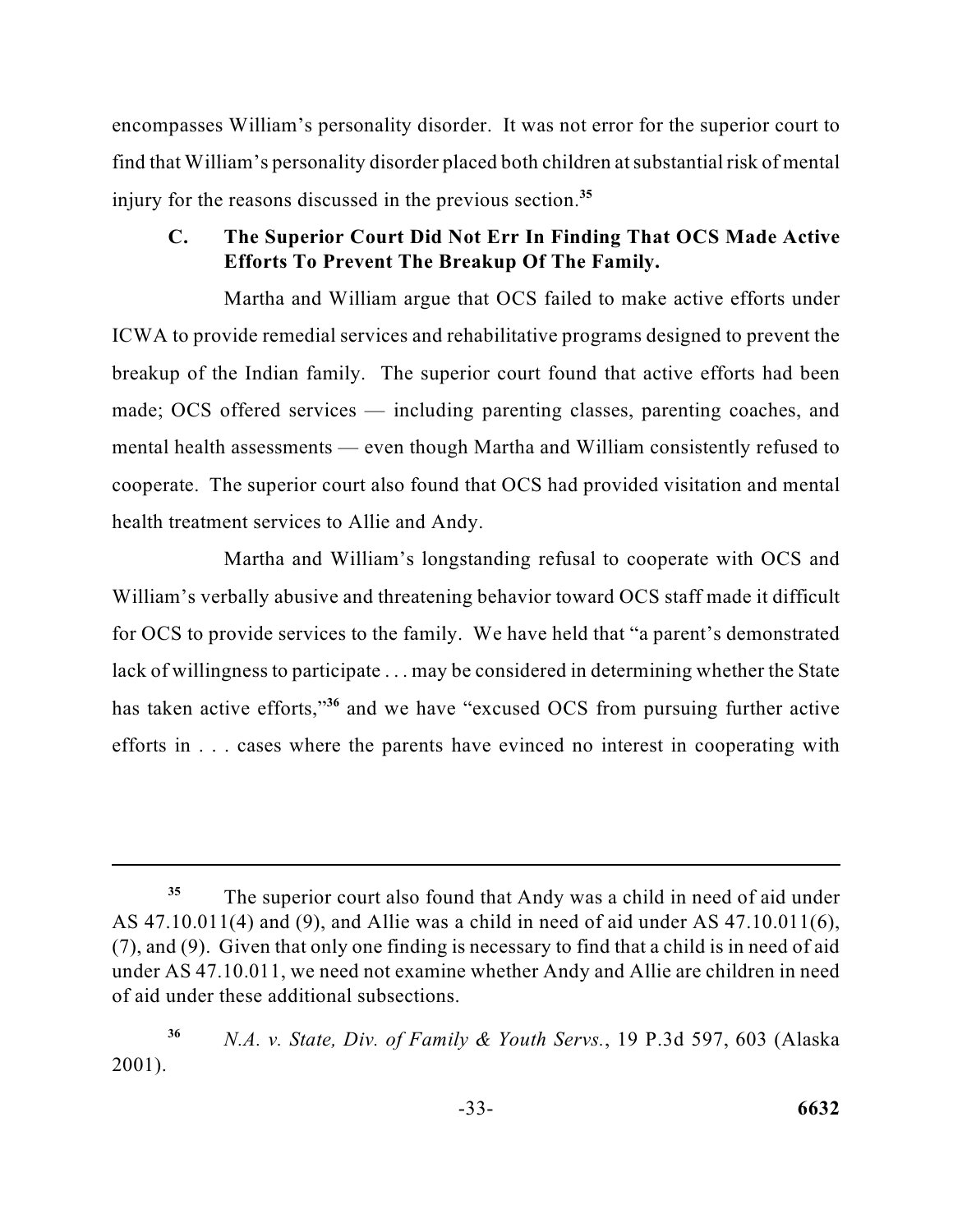OCS."**<sup>37</sup>**In this case, there is no doubt that Martha and William have refused to cooperate. William described himself as "defiant" toward and "at war" with OCS and admitted that he instructs his children not to cooperate with OCS. William refused to participate in some OCS meetings and in the evaluation with Dr. van Doorninck. Martha other than visitation. And William testified that if the children were returned home, he and William repeatedly expressed that they did not want to participate in any services would not allow OCS to conduct home visits. William also has a long history of verbally abusing and threatening violence toward OCS caseworkers.**<sup>38</sup>**Given the magnitude of the parents' resistance, it was not error for the superior court to find that active efforts had been made.

 probable cause hearing in mid-November, Andy's therapist testified that OCS would not **<sup>38</sup>**Martha and William make some valid complaints about restrictions imposed by OCS on their ability to contact their children and participate in their treatment. For example, OCS took Andy and Allie into custody on October 23, 2009. Andy was immediately transported to an emergency room in Fairbanks and then to North Star psychiatric facility in Anchorage without being able to talk to his parents. At the allow Andy to have any contact with his parents.

 environment for the children. As we have noted, "the trial court, not this court, judges By resisting or limiting visitation and preventing the parents from being involved with the children's treatment, OCS may have further entrenched Martha and William's hostile attitude toward OCS. But the superior court also found that, entirely apart from his interactions with OCS, William's conduct created a hostile home the credibility of witnesses and weighs conflicting evidence." *Josephine B. v. State, Dep't of Health & Soc. Servs., Office of Children's Servs.*, 174 P.3d 217, 222 (Alaska 2007).

**<sup>37</sup>***Wilson W.*, 185 P.3d at 101.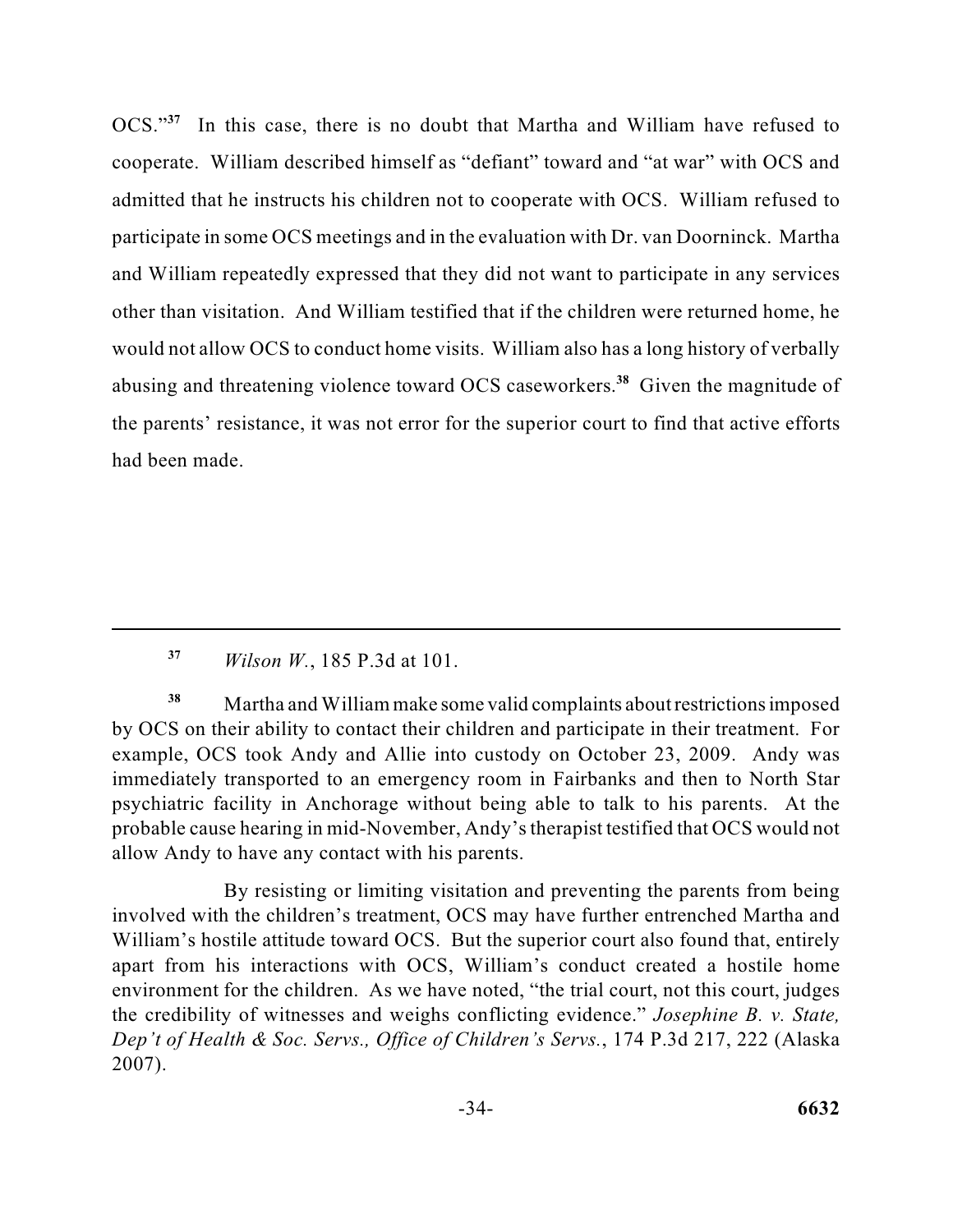**D. The Superior Court Did Not Err In Finding That Returning The Children To Their Parents' Custody Was Contrary To The Children's Welfare And Was Likely To Cause Them Serious Emotional Or Physical Damage.** 

 superior court to find that returning Andy and Allie to their parents' custody would be Finally, Martha and William argue that it was clearly erroneous for the contrary to their welfare and was likely to cause them serious emotional or physical damage. The superior court found that "[t]he critical component with regard to both [Andy]'s mental needs and [Allie]'s mental needs is treatment<sup>[]</sup> and professional intervention, yet the parents are unable and unwilling to work with professionals to get that treatment." The superior court further observed that Martha and William had expressly stated that they remained unwilling to cooperate with OCS.

 Martha and William focus on Dr. Parker's testimony that Andy was likely to suffer greater harm from being removed from his family than from William's behavior, and on Martha's testimony that she would protect Allie from any risk of sexual abuse.

 agreed that if Andy were placed back in his parents' home without proper treatment he would be at high risk for suicide or other dangerous behavior. Dr. van Doorninck recommended that he spend "an extended period of time in residential treatment." Chris term residential treatment program after being stabilized at North Star and cautioned that There was sufficient testimony from qualified expert witnesses, as required by ICWA, to support the superior court's finding. William's psychologist, Dr. Parker, testified that Andy was "insufficiently stable to return to a home setting" and Yinkey, Andy's therapist at North Star, also recommended that Andy return to a long-Andy would be at high risk for aggression and suicide attempts without continued treatment.